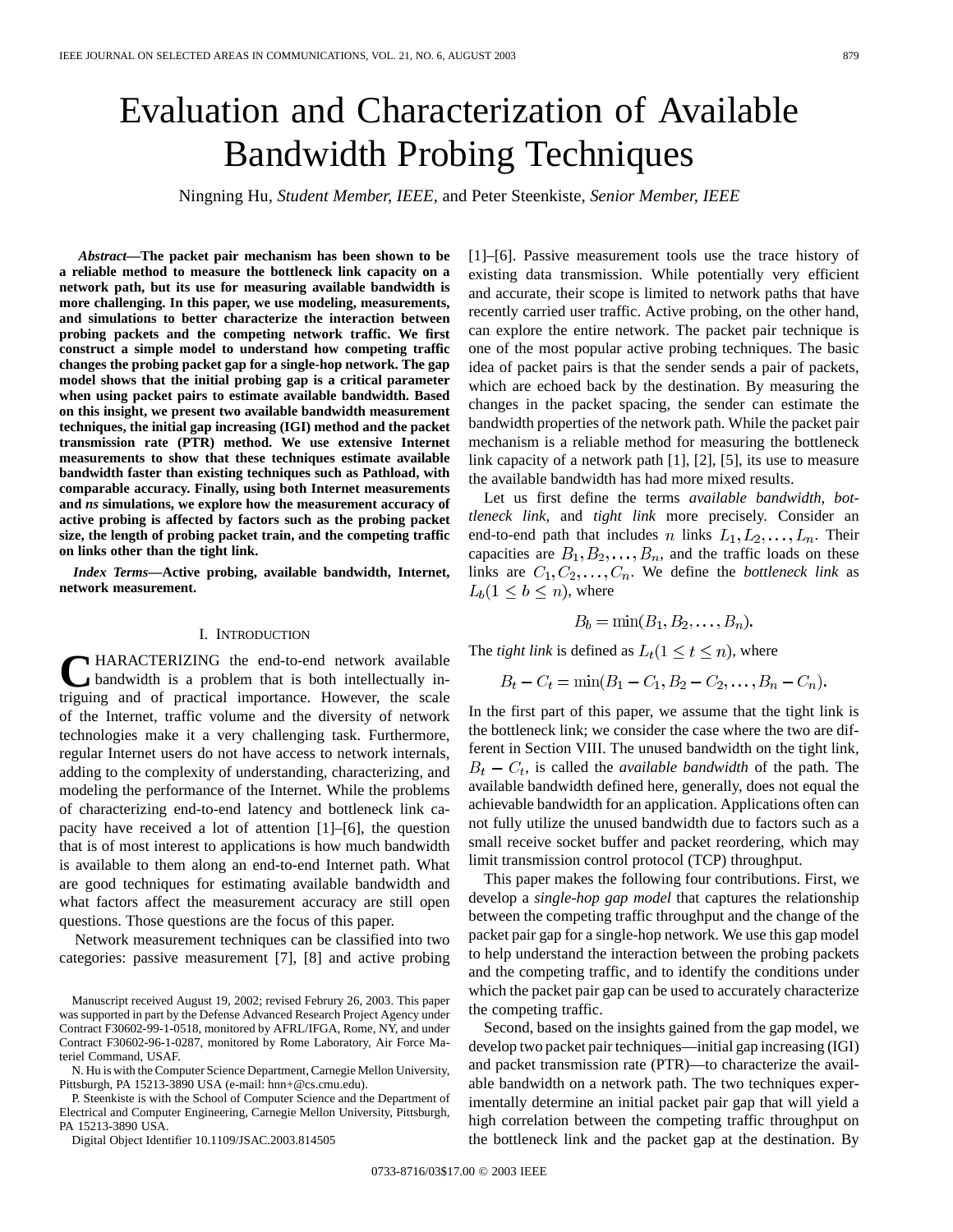comparing the available bandwidth and TCP throughput, we show that the relative measurement error, in terms of TCP performance, is generally less than 30%. We also show that the measurement techniques discussed in this paper are much faster than existing methods such as Pathload [9], [10], with comparable measurement accuracy.

Third, we explore how packet train parameters can affect the measurement accuracy. Using Internet measurements, we show that a probing packet size around 700 Byte results in the best accuracy. We also show that the length of the probing packet train should be adjusted based on the burstiness of the competing traffic. Furthermore, we study the potential of IGI and PTR to detect the relative burstiness of Internet background traffic, which is another important metric that may be of interest to applications.

Finally, we use simulations to quantify how various factors impact the accuracy of the algorithms in multihop networks. Specifically, we look at network paths where the tight link is not the bottleneck link, and paths where links other than the tight link carry significant amount of traffic. We show that while these effects can reduce the accuracy of the algorithms, their impact is likely to be minimal in the current Internet.

This paper is organized as follows. We first discuss the related work in Section II. In Section III, we introduce the gap model. The IGI and PTR algorithms are introduced in Section IV. We present our performance evaluation methodology in Section V. The evaluation includes three parts: Section VI studies the performance properties of IGI and PTR, which include a comparison with TCP throughput and Pathload measurement. Section VII studies the impact of two IGI and PTR parameters—the probing packet size and the probing packet train length—on the accuracy of the algorithms. Section VIII uses simulation to quantify possible sources of error for IGI and PTR in multihop network. We conclude in Section IX.

## II. RELATED WORK

The problem of estimating the bottleneck link bandwidth using active probing is well studied. The work in [11] classifies the tools into single packet methods and packet pair methods. Single packet methods estimate the link capacity by measuring the time difference between the round-trip time (RTT) to one end of an individual link and that to the other end of the same link. This requires a large numbers of probing packets to filter out the effect of other factors such as queueing delay. Single packet tools include pathchar [4], clink [3], and pchar [6].

Packet pair methods send groups of back-to-back packets, i.e., packet pairs, to a server which echos them back to the sender. As pointed out in an earlier study on TCP dynamics [12], the spacing between packet pairs is determined by the bottleneck link and is preserved by the links with higher bandwidth. Example tools include NetDyn probes [13], packet pairs [14], bprobe [5], [15], and nettimer [1]. Most of these tools use statistical methods to estimate the bandwidth, based on the assumption that the most common value for the packet pair gap captures the bottleneck link transmission delay. In practice, interpreting the packet pair measurements is difficult [16]. Recent work on pathrate [2] addresses these challenges



Fig. 1. Interleaving of competing traffic and probing packets.  $g_I$  is the initial gap.  $g_B$  is the probing packet length on the output link.  $g_O$  is the gap after interleaving with the competing traffic.  $B_C$  is the competing traffic throughput. Also, refer to Fig. 2 for the symbols' definition.

by explicitly analyzing the multimodal nature of the packet gap distribution.

Characterizing the available bandwidth is more difficult since it is a dynamic property and depends on more factors. Because of the dynamic nature of the available bandwidth, it must be averaged over a time interval. Therefore, active measurement techniques often use packet trains, i.e., longer sequences of packets. A typical example is the packet bunch mode (PBM) method [16]. It extends the packet pair technique by using different-sized groups of back-to-back packets. If routers in the network implement fair queueing, the bandwidth indicated by the back-to-back packet probes is an accurate estimate for the "fair share" of the bottleneck link's bandwidth [14]. Another example, cprobe [5], sends a short sequence of echo packets between two hosts. By assuming that "almost-fair" queueing occurs during the short packet sequence, cprobe provides an estimate for the available bandwidth along the path between the hosts. Treno [17] uses TCP-like flow control and congestion control algorithms to estimate available bandwidth. The work in [2] mentions a technique for estimating the available bandwidth based on the asymptotic dispersion rate (ADR) method. Part of our work is related to ADR, and we share the view that the ADR reflects the effect of all the competing sources along the transmission path. However, we also identify the initial probing packet gap as a critical parameter that must be selected dynamically in order to achieve good accuracy.

Pathload [9], [10] characterizes the relationship between probing rate and available bandwidth by measuring the one way delay of probing packets. By trying different probing rates, a reasonable estimate for the available bandwidth can be found. The work closest to ours is the TOPP method [18]. This method provides a theoretical model for the relationship between available bandwidth and probing packet spacing at both end points. Simulations are used to validate the method. Both of these methods analyze the relationship between probing trains and available bandwidth, but their analysis does not capture the fine-grain interactions between probes and competing traffic. This is useful, for example, to understand the limitations of the techniques.

#### III. SINGLE-HOP GAP MODEL

The idea behind using packet pairs to measure available bandwidth is to have the probing host send a pair of packets in quick succession and to measure how the packet pair gap is changed (Fig. 1). As the probing packets travel through the network, packets belonging to the competing traffic may be inserted between them, thus increasing the gap. As a result, the gap value at the destination may be a function of the competing traffic rate, making it possible to estimate the amount of competing traffic.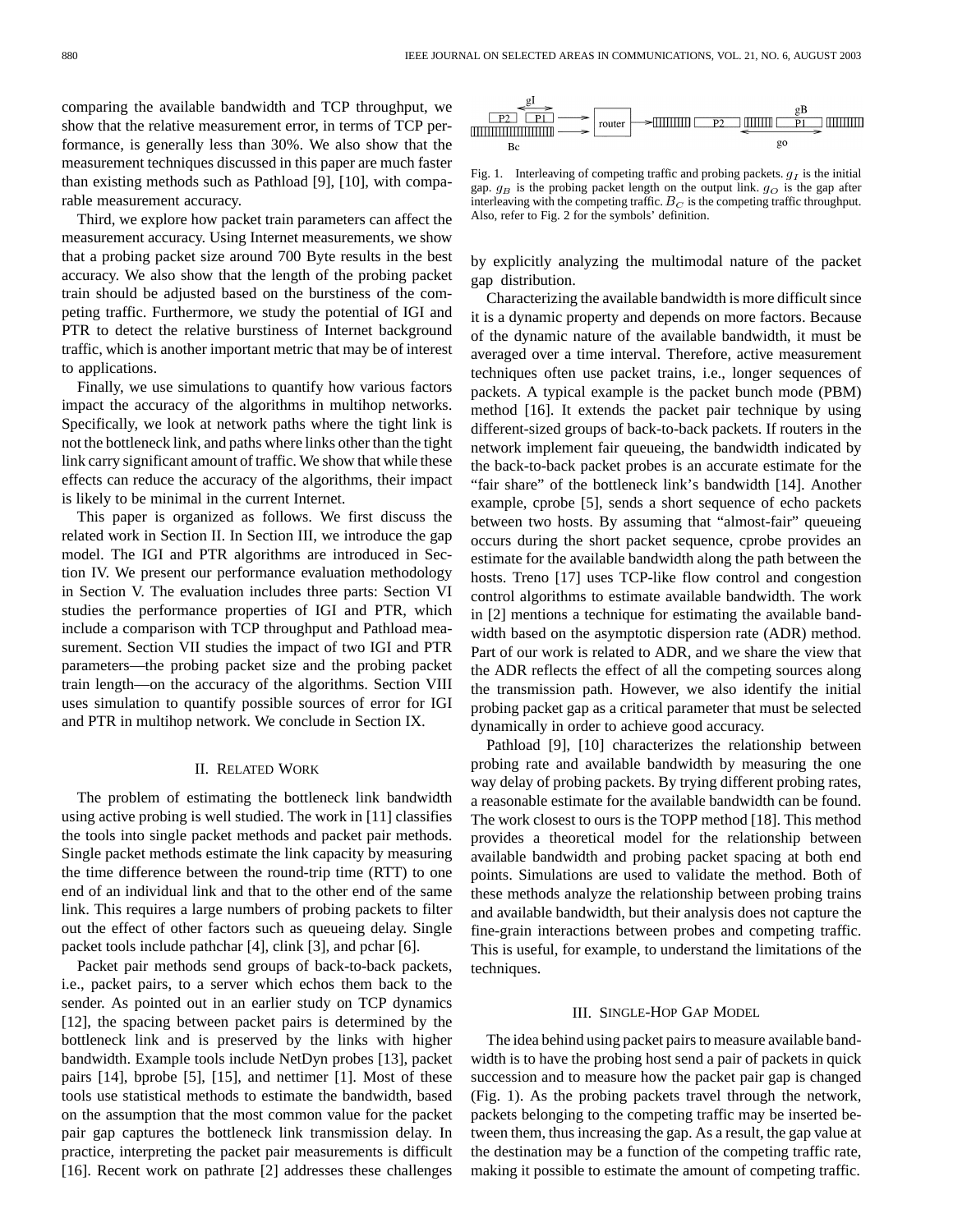

Fig. 2. Single-hop gap model. The output gap  $g_O$  is not affected by  $B_C$  in the DQR, while in the JQR,  $g_O$  is proportional to  $B_C$ . (Transmission delay is defined as the time for a packet to be placed on a link by a sender.)

In practice, the way that the competing traffic affects the packet pair gap is much more complex than what is suggested above. In this section, we describe and evaluate a simple model that captures more accurately the relationship between the gap value and the competing traffic load on a single-hop network.

## *A. Single-Hop Gap Model*

The three-dimensional (3-D) graph in Fig. 2 shows the output gap value  $g<sub>O</sub>$  as a function of the queue size  $Q$  and the competing traffic throughput  $B<sub>C</sub>$ . This model assumes that the routers use first-in first-out (FIFO) queueing and that all probing packets have the same size. It also assumes that the competing traffic is constant in the interval between the arrival of packet P1 and P2; given that this interval is on the order of 1 ms, this is a reasonable assumption.

The model has two regions. As described below, the key difference between these two regions is whether or not the two packets P1 and P2 fall in the same queueing period. A *queueing period* is defined to be the time segment during which the queue is not empty, i.e., two consecutive queueing periods are separated by a time segment in which the queue is empty. For this reason, we call the two regions in the model the disjoint queuing region (DQR) and the joint queuing region (JQR).

If the queue becomes empty after P1 leaves the router and before P2 arrives, then, since we are assuming that  $B_C$  is constant in this (short) interval, P2 will find an empty queue. This means that the the output gap will be the initial gap minus the queueing delay for P1, i.e.,

$$
g_O = g_I - \frac{Q}{B_O}.\tag{1}
$$

Under what conditions will the queue be empty when P2 arrives? Before P2 arrives, the router needs to finish three tasks: processing the queue  $Q(Q/B<sub>O</sub>)$ , processing P1 ( $q_B$ ), and processing the competing traffic that arrives between the probing packets  $(B_C \cdot g_I / B_O)$ . The router has  $g_I$  time to complete these three operations, so the condition is  $Q/B_O + B_C \cdot g_I/B_O +$  $g_B < g_I$ , which corresponds to the triangular DQR in Fig. 2. In this region, the output gap  $g<sub>O</sub>$  is independent of the competing traffic throughput  $B<sub>C</sub>$ . We will refer to the above (1) as the DQR equation.

Under all the other conditions, i.e., in JQR, when P2 arrives at the router, the queue will not be empty. Since we assume  $B_C$ is constant, this means that P1 and P2 are in the same queueing period. The output gap consists of two time segments: the time to process P1  $(q_B)$ , and the time to process the competing traffic that arrives between the two probing packets  $(B_C \cdot g_I / B_O)$ . Therefore, in this region, the output gap will be

$$
g_O = g_B + \frac{B_C \cdot g_I}{B_O}.\tag{2}
$$

That is, in this region, the output gap  $q_O$  increases linearly with the competing traffic throughput  $B<sub>C</sub>$ . Equation (2) is referred to as the JQR equation.

This model clearly identifies the challenge in using packet pairs for estimating the competing traffic throughput. If the packet pair happens to operate in the DQR of the bottleneck router, the output gap will bear no relationship with the competing traffic, and using the JQR equation (since the user does not know which region applies) will yield an incorrect result. Furthermore, the estimate obtained using a single packet pair will only provide the average competing traffic over  $q_I$ , which is a very short period. Since the competing traffic is likely to fluctuate, one in general will want to average the results of multiple samples, corresponding to independent packet pairs. This of course increases the chance that some of the samples will fall in the DQR.

## *B. Probing Packet Trains*

Equation (2) shows that in the JQR, we can estimate the competing traffic throughput  $B_C$  based on the initial gap  $g_I$ , the output gap  $g_O$ , and the bottleneck gap  $g_B$ . However, the single-hop gap model assumes that the competing traffic is a smooth packet stream. In practice, the competing traffic flow will be bursty and a single pair of probing packets will not capture the *average* throughput of the competing traffic. To deal with this problem, people use a packet train [2], [16], i.e., a longer sequence of evenly spaced packets.

The conclusions from the single-hop gap model do not directly apply to a packet train. The main problem is that the "pairs" that make up a packet train are not independent. For example, if one packet pair in the train captures a burst of packets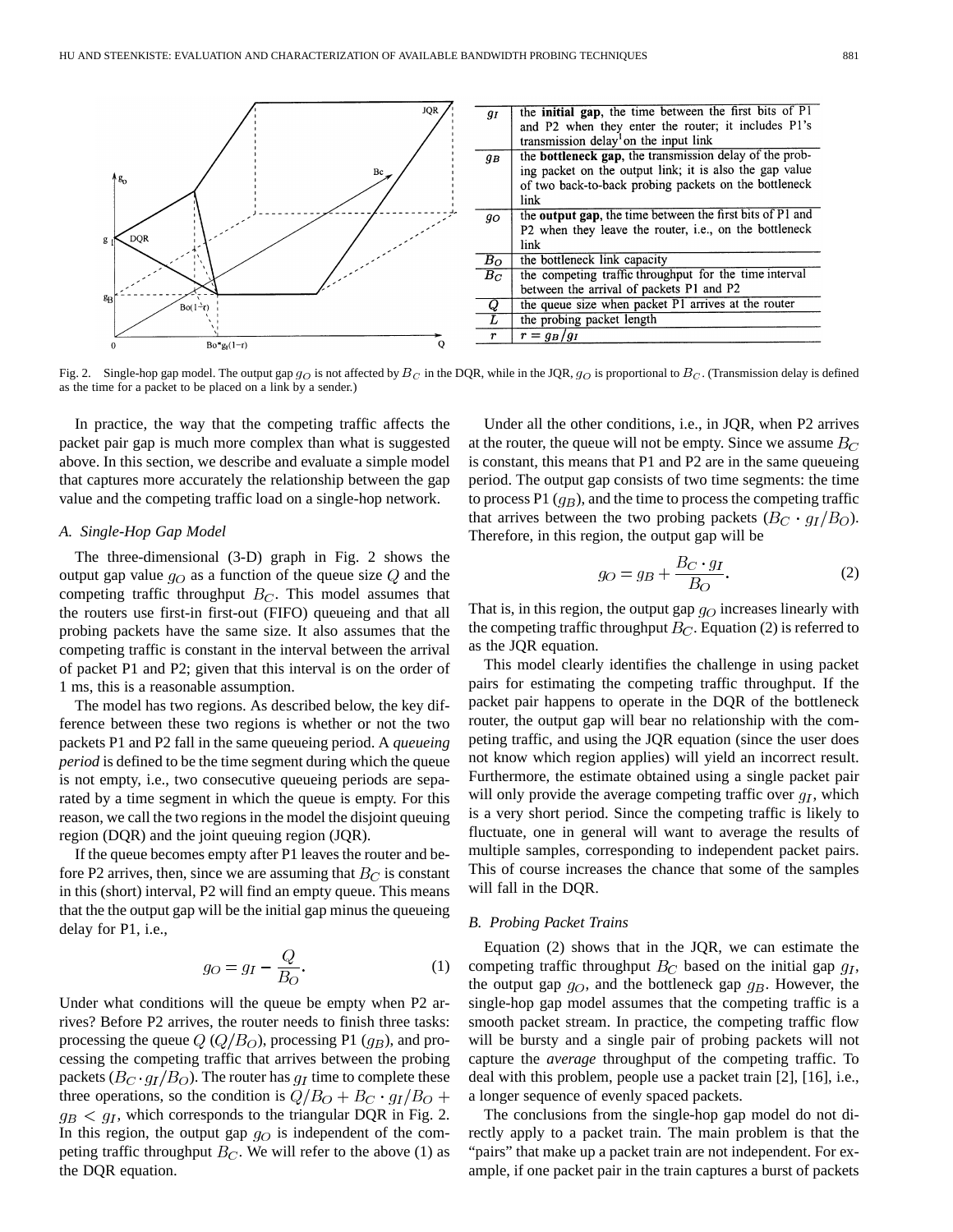from the competing flow, it is highly likely that adjacent pairs will not see any competing traffic and will, thus, see a decrease in their packet gap. Intuitively, if we want to estimate the amount of competing traffic, we should focus on the *increased* gaps in a probing packet train since they capture the competing traffic, while decreased gaps saw little or no competing traffic. Note that this observation only applies when the probing packet train operates in the JQR.

More precisely, assume a probing train in which  $M$  probing gaps are increased,  $K$  are unchanged, and  $N$  are decreased. If we now apply (2) to all the increased gaps, we get the following estimate for the competing traffic load:

$$
B_O \sum_{i=1}^{M} (g_i^+ - g_B)
$$
  

$$
\sum_{i=1}^{M} g_i^+ + \sum_{i=1}^{K} g_i^- + \sum_{i=1}^{N} g_i^-.
$$
 (3)

Here, the gap values  $G^+$  =  $\{g_i^+|i = 1, ..., M\}$ ,  $G^{\pm} = \{g_i^{\pm} | i = 1, ..., K\}$ , and  $G^{\pm} = \{g_i^{\pm} | i = 1, ..., N\}$ denote the gaps that are increased, unchanged, and decreased, respectively. In this formula,  $B_O \sum_{i=1}^{M} (g_i^+ - g_B)$  is the amount of competing traffic that arrive at router R1 during the probing period. Ideally, is the total probing time. In practice, we exclude gap values that involve lost or reordered packets, so in such cases, the denominator may be smaller than the total probing time. This method of calculating competing traffic load will be used by the IGI algorithm in Section IV, and we call it the IGI formula.

A number of groups have proposed methods to estimate the available bandwidth along a network path [5], [9], [10]. Using the same notation as used above, the equation used in [5] is

$$
\frac{(M+K+N)L}{\sum_{i=1}^{M} g_i^+ + \sum_{i=1}^{K} g_i^- + \sum_{i=1}^{N} g_i^-}.
$$
\n(4)

Here,  $L$  is the probing packet size. This formula represents the average transmission rate of the packet train, measured at the destination. We will also use this formula in the PTR algorithm described in Section IV, and we call it the PTR formula. In contrast, Pathload [9], [10] uses the rate of the packet trains sent by the source.

The gap model shows that the IGI formula only applies in the JQR, and we will show later that the PTR formula is also only valid under similar conditions. Note that the main parameter that is under our control in the single-hop gap model is  $q_I$ . It has a large impact on the size of the DQR and, thus, on the region in which the packet train operates. Therefore, the key to an accurate available bandwidth measurement algorithm is to find a  $q_I$  value so that the probing packet train operates in the JQR.

Before discussing the details of the algorithms used to achieve that, we first use several simple testbed experiments to illustrate the intuition behind the single-hop gap model and to show how the DQRs and JQRs affect the estimates of the IGI and PTR formulas.



Fig. 3. Testbed configuration.



Fig. 4. Effect of JQR. Initial and output gap for routers R1 (top) and R2 (bottom).

# *C. Testbed Illustration*

We run experiments on an isolated testbed. The topology is shown in Fig. 3. In this figure, Ps and Pd are the probing source and destination, and Cs and Cd are used to generate competing traffic. R1 and R2 are FreeBSD-based routers that run *tcpdump* on all relevant interfaces to record packet timestamp information. Ps sends out a series of evenly spaced 100-B packets, each consecutive pair of which can serve as a probing pair. The competing traffic is generated using Iperf [19], which allows us to simulate typical TCP traffic such as FTP traffic. We control the competing traffic throughput by adjusting the TCP window size.

*1) Effect of JQR: Capturing Competing Traffic:* In this experiment, we use 1024 probing packets<sup>1</sup> of size 100 Byte, so the bottleneck gap is 0.08 ms. The initial gap is set to 0.31 ms, and we use a competing traffic load of 7.2 Mb/s. A typical set of experimental results is shown in Fig. 4: the top graph shows the initial and output gaps measured on R1, and the bottom graph shows the corresponding gaps on R2. The increase in gap values on R1 is caused by competing traffic on the bottleneck link.

The increased gap values in the top graph of Fig. 4 fall into three clusters: 1.2 (the transmission delay of a 1500 Byte competing packet on a 10 Mb/s link), 2.3, and 3.8 ms. The clusters correspond to probing pairs that are separated by exactly one, two, and three competing packets. The fact that at most three packets are inserted in a probing gap should not be a surprise

<sup>&</sup>lt;sup>1</sup>We use such a large number in order to get a large enough probing period. On our testbed, it does not cause packet drops and it does not significantly affect the competing flow's throughput.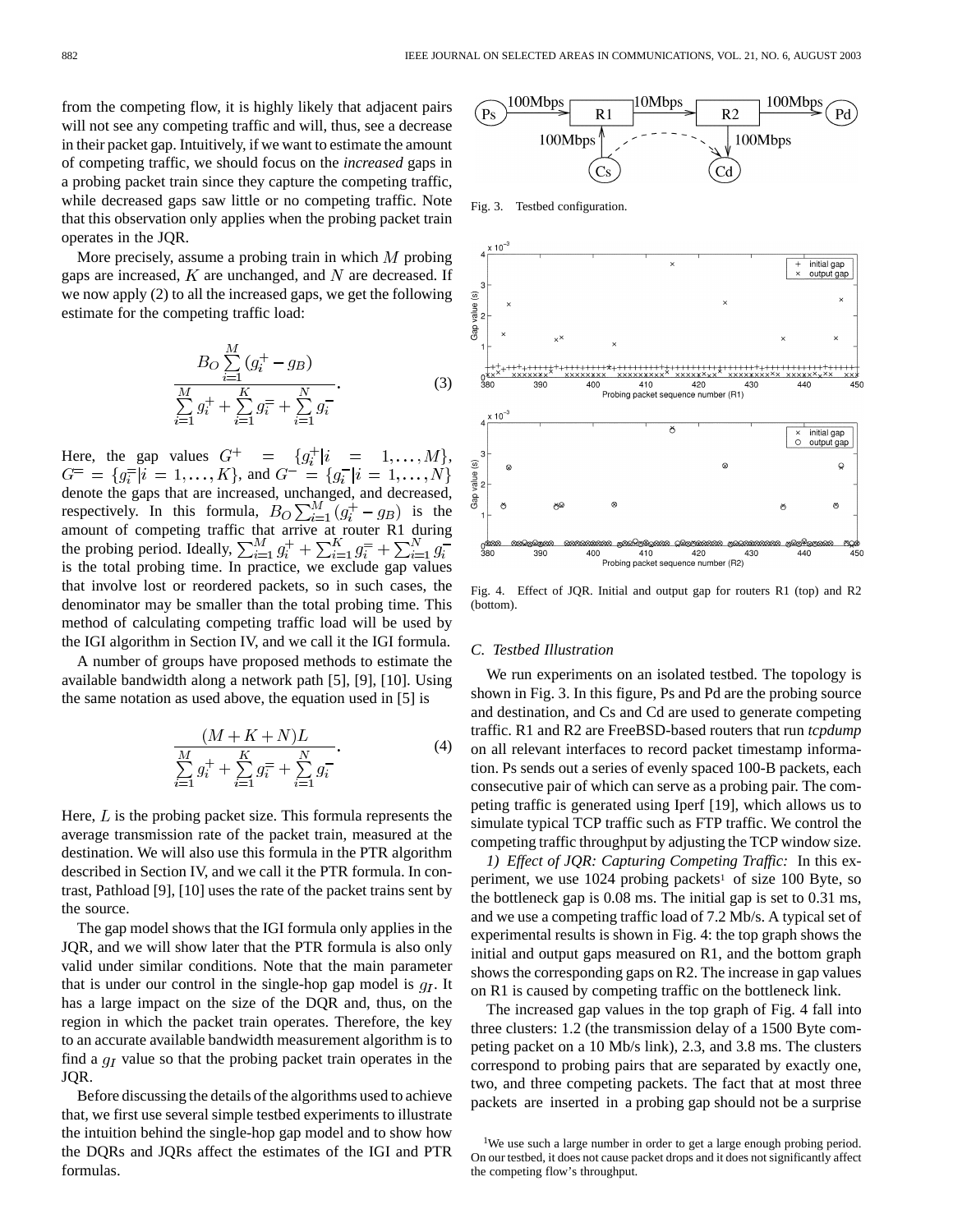

Fig. 5. Bursts of competing packets at the input and output interface of R1.  $t_1$  is the transmission delay of the three competing packets on R1's input link,  $t_2 + t_1$  is their transmission delay on the output link,  $t_3$  is the interval between the time when the first three packets finish transmission, and the time when the second three packets arrive.

since the initial gap is 0.31 ms, and the transmission time of the competing packets on their input link is 0.12 ms (note that the input links are ten times faster than the bottleneck link). Besides the increased gap values, most of the other gap values are decreased to 0.08 ms, which is the transmission delay of the probing packets on the 10 Mb/s bottleneck link. The bottom graph shows that the increased gap values are maintained through router R2, because R2 has a higher output rate than input rate.

The changes in the gap values are the direct result of the bursty competing traffic. The *tcpdump* trace on router R1 shows that in some cases, the source Cs sends out three 1500 Byte packets back-to-back  $(t_1$  period in Fig. 5). This builds up the queue in router R1, and the queue will drain during the period  $t_2$ . After period  $t_3$ , more competing traffic arrives. A packet pair that overlaps with period  $t_1$  will see an increased gap; the gap value depends on whether one, two, or three competing packets are inserted between the packet pair. A packet pair that falls in period  $t_2$  will see its gap reduced to 0.08 ms. In our experiment, because the input link capacity is ten times the output link capacity,  $t_2$  is much longer than  $t_1$ , so more packet pair gaps are reduced than increased. Packet pairs can also straddle the  $t_2$  and  $t_3$  periods. In that case, the gap is reduced to a value between  $q_B(0.08 \text{ ms})$  and  $q_I$  (0.31 ms). This effect corresponds to the DQR, and in this example, it is not very significant.

Using the IGI formula, we can obtain an estimated competing traffic throughput of 7.3 Mb/s, and the PTR formula estimates the available bandwidth as 2.4 Mb/s. Both estimates are a good match, given that Iperf reports an average throughput of 7.2 Mb/s.

*2) Effect of DQR: Losing Competing Traffic:* We now reduce the competing traffic by setting the source TCP socket buffer size to 512 Bytes and the destination TCP socket buffer size to 128 Bytes. This forces the competing traffic source to send roughly one 128 Byte-packet each RTT. The parameters of the probing packet train are kept the same.

Fig. 6 shows that the increased gap values are no longer clustered around a small set of discrete values. When we apply the IGI formula to this experiment, we obtain a competing traffic throughput of 3.8 Mb/s, and PTR estimates the available bandwidth as 2.5 Mb/s (corresponding to 7.5 Mb/s competing traffic throughput). Both are higher than the real competing traffic throughput of 1.4 Mb/s.

To explain this result, Fig. 7 shows a detailed snapshot of the starting and ending time of two competing packets (A and B) and six probing packets (1–6) for both the input and output interfaces of router R1. The lines show the transmission delays of



Fig. 6. Effect of DQR. The changes in the gap values are random.



Fig. 7. Snapshot of the interleaving between two competing packets and six probing packets.

the packets.2 Given the nature of the competing traffic, probing packets will always encounter an empty or very short queue. As a result, it is likely that two consecutive probing packets will fall in different queueing periods, and the changes in gap values are fairly random and not strongly correlated to the competing traffic load. In some cases, we see a gap increase because P2 is delayed, e.g., the pair (2, 3), which has its gap increased to 0.414 ms. In other cases, P1 is delayed, and we end up in region DQR; an example is the pair  $(3, 4)$ .

## *D. Discussion*

The single-hop gap model and our experiments show the challenges associated with using packet pairs and packet trains to estimate competing traffic on the bottleneck link. To what degree the measured gap at the destination reflects the competing traffic load depends on what region the bottleneck router is operating in. The good news is that when we are operating in the

<sup>2</sup>The time stamp recorded by tcpdump is the time the last bit of a packet passes through the network interface. This means that for the segments in Fig. 7, only the right end points are measured trace data. The left end points are calculated based on the packet length and the corresponding interface's transmission rate. The small overlaps between "3" and "A," and "5" and "B" are not possible and are probably due to the timing error of tcpdump.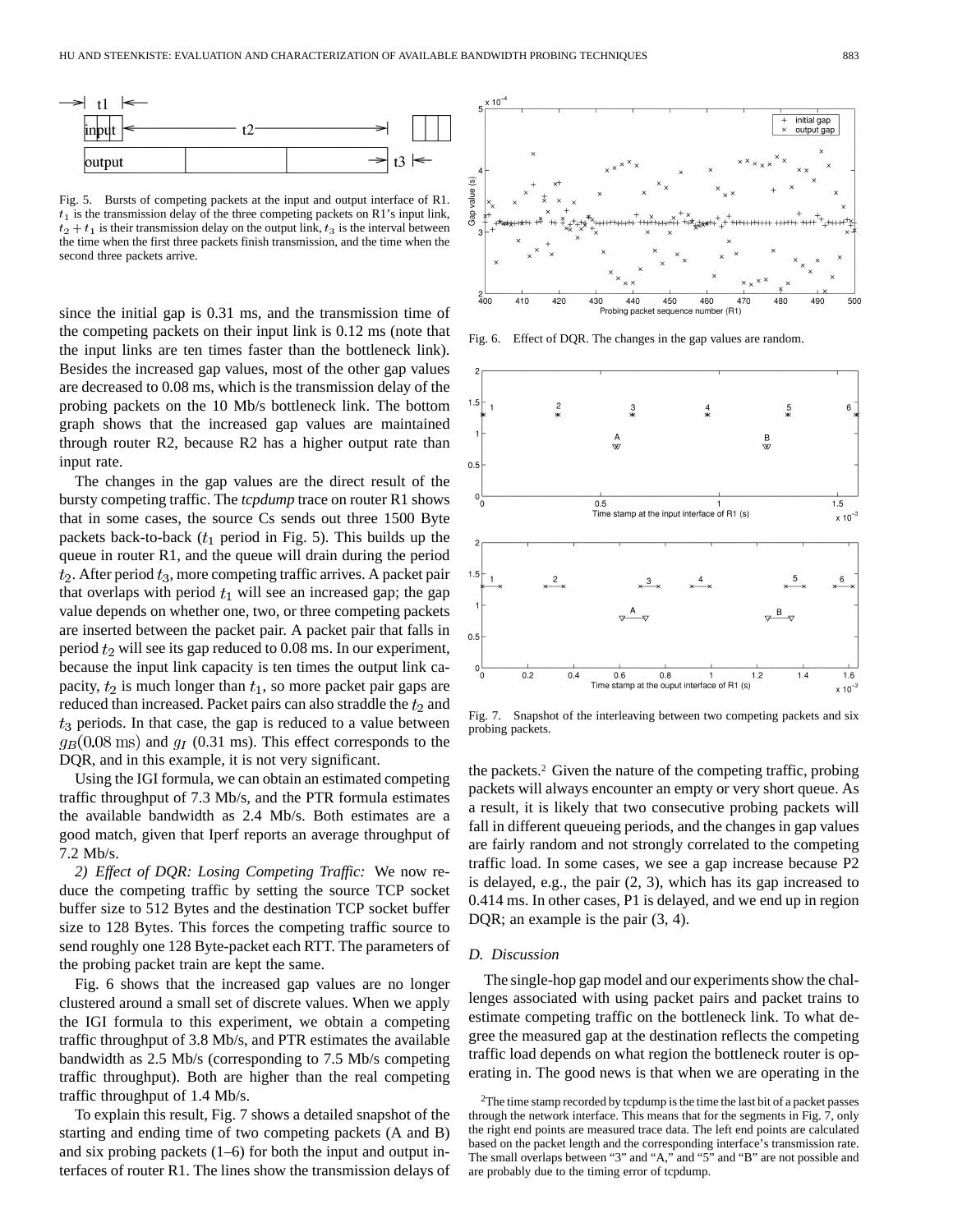

Fig. 8. Impact of the initial gap on available bandwidth measurements. The arrows point out the measurements at the turning point, the smallest initial gap where the average output gap equals the average initial gap.

JQR, there is a proportional relationship between the output gap and the competing traffic. That is the starting point for the algorithms introduced in the next section.

# IV. IGI AND PTR ALGORITHMS

In this section, we describe how we use the IGI and PTR formulas as the basis for two available bandwidth estimation algorithms. The measurements presented in the previous section clearly show that the initial gap  $q_I$  has a large impact on the usefulness of the IGI and PTR formulas, so we first study the role of the initial gap more carefully.

# *A. Impact of Input Gap*

According to the single-hop gap model, if we are in the JQR, the output gap of a packet pair or train can give us an estimate of the competing traffic on the bottleneck link. However, in the DQR, output gap is independent of the competing traffic. We also see that increasing the initial gap will increase the DQR area. This argues for using small initial gaps. In fact, if  $g_I \leq g_B$ , i.e., if the initial gap is smaller than the probing packet transmission delay on the bottleneck link, the DQR area does not even exist. However, with small initial gaps, such as  $g_I \leq g_B$ , we are flooding the bottleneck link, which may cause packet losses and disrupt traffic.

In order to better understand the impact of the initial probing gap on the accuracy of the IGI and PTR formulas, we design the following experiment. We send an Iperf TCP competing traffic flow of 3.6 Mb/s over a 10-Mb/s bottleneck link. We then probe the network using a set of packet trains; the packet train length is 256 and the probing packet size is 750 Byte. We start with an initial probing gap of 0.022 ms, which is the smallest gap that we can get on the testbed, and gradually increase the initial gap. Fig. 8 shows the average gap difference (averaged output gap minus the averaged initial gap), the competing traffic throughput estimated using the IGI formula, and the available bandwidth estimated using the PTR formula.

We see that for small initial gaps (smaller than  $g_B = 0.6$  ms, which is the transmission time on the bottleneck link), we are flooding the network and the measurements underestimate the competing traffic throughput. Note that for minimal initial gaps, the PTR formula is similar to the formula used to estimate the bottleneck link capacity by tools such as bprobe [5], and in fact, the PTR estimate for small initial gaps is close to 10 Mb/s, which is the bottleneck link capacity.

When the initial gap reaches  $g_B$ , the DQR effect starts to appear. Note that, unless the network is idle, we are still flooding the bottleneck link. So far, the average output gap at the destination is larger than the initial gap. When we further increase the initial probing gap, at some point (0.84 ms in the figure), the output gap equals the initial gap; we will call this the *turning point*. At this point, the probing packets interleave nicely with the competing traffic, and the average rate of the packet train equals the available bandwidth on the bottleneck link. In this experiment, the IGI estimate for the competing traffic at the turning point is 3.2 Mb/s and the PTR estimate for the available bandwidth is 7.1 Mb/s; both match the actual competing traffic (3.6 Mb/s) quite well. As we continue to increase the initial probing gap, the output gap remains equal to the initial gap since all the packets on average experience the same delay.

We believe that the point where the average output gap equals to the initial gap, i.e., the turning point shown in Fig. 8, is the correct point to measure the available bandwidth. The turning point corresponds to the smallest initial gap value with which we are not flooding the bottleneck link. With respect to the single-hop gap model in Fig. 2 on which the IGI formula is based, this initial gap will result in a packet train that keeps the queue as full as possible without overflowing it; the model shows that this puts us in the JQR. With respect to the PTR formula, the initial gap at the turning point corresponds to the packet transmission rate where the packet trains consume all the available bandwidth without significant interference with the competing traffic. In other words, the packet train behaves like an aggressive, but well behaved (i.e., congestion controlled) application flow, so its rate is a good estimate of the available bandwidth.

The IGI and PTR algorithms discussed below are based on packet trains that operate at the turning point.

# *B. IGI and PTR Algorithms*

The IGI and PTR algorithms send a sequence of packet trains with increasing initial gap from the source to the destination host. They monitor the difference between the average source (initial) and destination (output) gap and they terminate when it becomes zero. At that point, the packet train is operating at the turning point. We then use the IGI and PTR formulas to compute the final measurement.

The pseudocode for the IGI algorithm is shown in Fig. 9. The available bandwidth is obtained by subtracting the estimated competing traffic throughput from an estimate of the bottleneck link capacity. The bottleneck link capacity can be measured using, for example, bprobe [5], nettimer [1], or pathrate [2]. Note that errors in the bottleneck link capacity measurement will affect the accuracy of the available bandwidth estimate, since the bottleneck link capacity  $B<sub>O</sub>$  is used in the calculation of the bottleneck gap  $g_B$ , the competing traffic throughput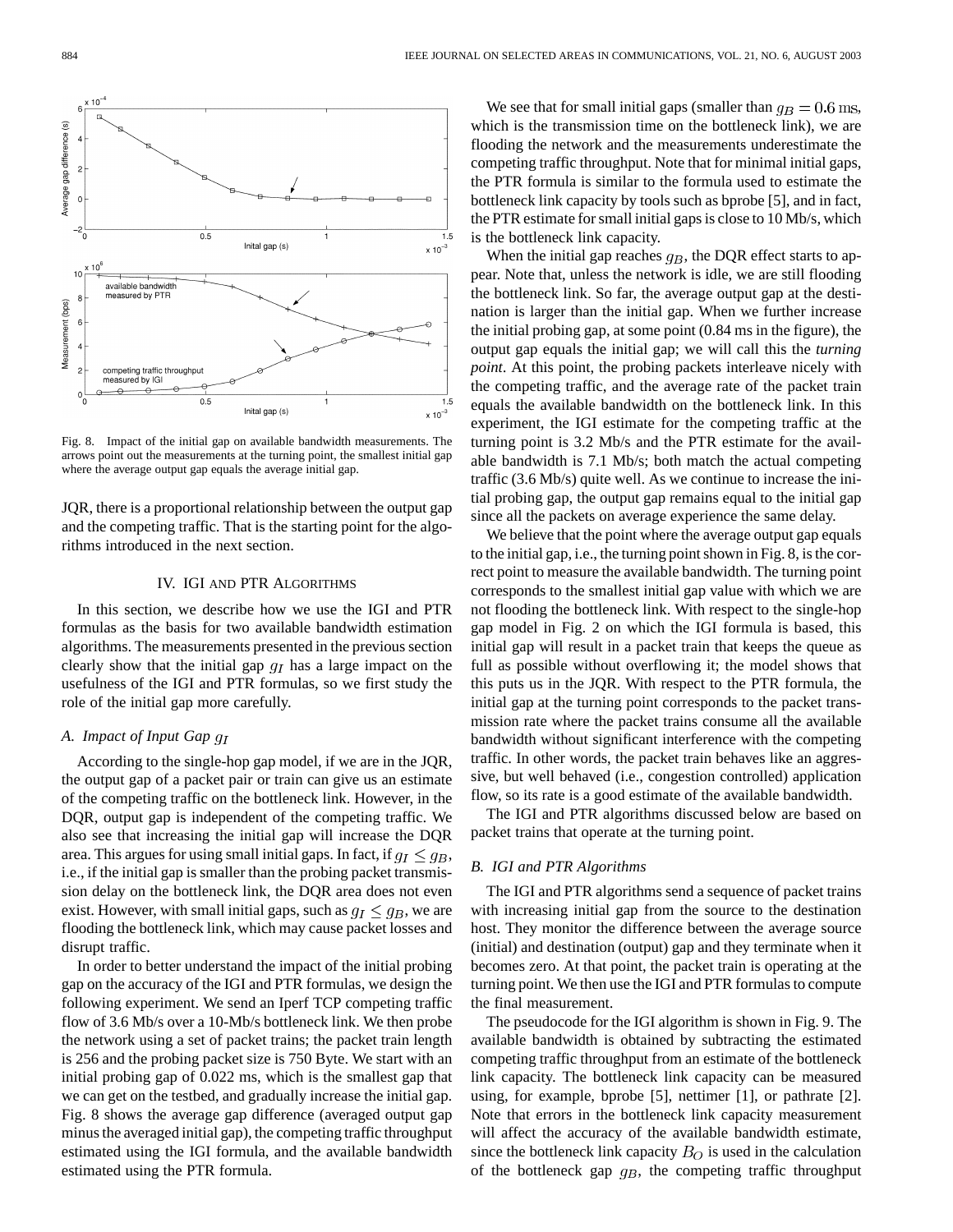Algorithm IGI:

 $\mathcal{I}$ 

```
/* initialization */
probe_{.}num = PROBENUM;
packet\_size = PACKETSIZE;
g_B = GET_GB();
init\_{gap} = g_B/2;gap\_step = g_B/8;src\_\_gap\_\_sum = probe\_\_num * init\_\_gap;dst\_{gap.sum} = 0;
```
/\* look for probing gap value at the turning point \*/ while  $($ !GAP\_EQUAL $(dst_{.}gap_{.}sum, src_{.}gap_{.}sum) )$  {  $init\_{gap} += gap\_{step;}$  $src\_\_gap\_\_sum = probe\_\_num * init\_\_op;$ SEND\_PROBING\_PACKETS(probe\_num,  $packet\_size, init\_gap);$  $dst\_\_gap\_\_sum = \texttt{GET\_\$ 

 $\mathcal{E}$ /\* compute the available bandwidth using IGI formula \*/

}

 $inc\text{-}gap\text{-}sum = GET\_INCREASED\text{-}GAPS();$  $c_b w = b_b w * inc_gap\_sum/dst_gap\_sum;$  $a_bw = b_bw - c_bw;$ 

Fig. 9. **Algorithm** IGI. SEND\_PROBING\_PACKETS() sends out *probe\_num packet\_size* probing packets with the initial gap set to *init\_gap*; GET\_DST\_GAPS() gets the destination (output) gap values and adds them; GET\_INCREASED\_GAPS() returns the sum of the initial gaps that are larger than the bottleneck gap; *c\_bw, b\_bw*, and *a\_bw* denote the competing traffic throughput, the bottleneck link capacity, and the available bandwidth, respectively.

 $c_b$ , and the available bandwidth  $a_b$ . However, the analysis of the above mentioned tools and our experience show that the bottleneck link capacity measurement is fairly accurate, so in this paper, we do not consider this factor.

The PTR algorithm is almost identical to the IGI algorithm. The only difference is that we need to replace the last three lines in Fig. 9 by

$$
ptr = \frac{packet\_size * 8 * (probe\_num - 1)}{dst\_gap\_sum}
$$

These formulas assume that there is no packet loss or packet reordering.

In both algorithms, we try to minimize the number of probing phases by carefully selecting the  $gap\_step$  and  $init\_gap$ . In step  $GET_GB()$ , we first probe using an *init qap* that is as small as possible. This allows us to estimate the bottleneck link capacity and  $g_B$ . We then set  $gap\_step = g_B/8$ , and  $init\_gap =$  $g_B/2$ . Another key step in both algorithms is the automatic discovery of the turning point. This is done in the procedure GAP\_EQUAL(). It tests whether the source and destination gaps are "equal," which is defined as

$$
\frac{|src\_\_gap\_sum - dst\_\_gap\_sum|}{\max(src\_\_gap\_sum,dst\_\_gap\_sum)} < \delta.
$$

In our experiments,  $\delta$  is set to 0.1. These two steps are a key difference between PTR algorithm and other techniques based on (4) since they allow us to quickly find a good initial gap. We evaluate how fast this algorithm converges in Sections VI-B and VII-B.

Besides the initial gap, two other parameters also affect the accuracy of the IGI and PTR algorithms.

- 1) *Probing packet size*. Measurements using small probing packets are very sensitive to interference. The work in [2] also points out significant post-bottleneck effects for small packets. This argues for sending larger probing packets.
- 2) *The number of probing packets*. It is well known that the Internet traffic is bursty, so a short snapshot cannot capture the average traffic load. That argues for sending a fairly large number of probing packets. However, sending too many packets can cause queue overflow and packet losses, increase the load on the network, and lengthen the time it takes to get an estimate.

Our experiments show that the quality of the estimates is not very sensitive to the probing packet size and the number of packets, and that there is a fairly large range of good values for these two parameters. For example, a 700-Byte packet size and 60 packets per train work well on the Internet. We discuss the sensitivity to these two parameters in more detail in Section VII.

# V. EVALUATION METHODOLOGY

Our evaluation includes three parts:

- 1) In Section VI, we compare the performance of IGI, PTR, and Pathload, focusing on the measurement accuracy and the convergence time.
- 2) In Section VII, we analyze how the probing packet size and the number of probing packets (packet train length) affect the measurement accuracy of IGI and PTR.
- 3) In Section VIII, we study the performance of IGI and PTR on a network path, where the tight link is not the same as the bottleneck link. We also look into a related issue about the impact of gap timing errors.

The first two parts are based on Internet measurements. The last part is based on ns2 simulations, since we need to carefully control the competing traffic load in the network.

To evaluate the accuracy of the different probing algorithms on the Internet, we interleave probing experiments with large application data transfers that show how much bandwidth is actually available and usable on the network path. However, it is sometimes hard to determine the actual available bandwidth on an Internet path. In principle, we would like the data transfers to use TCP since most applications, especially bulk data transfer applications, use TCP. Unfortunately, for high-bandwidth paths, we find that TCP is often not able to fully utilize the available bandwidth. In most cases, the reason was simply that TCP end-to-end flow control is limiting the throughput, since our guest accounts often do not allow us to increase the socket buffers to large enough sizes. On other paths, we observe a significant amount of packet reordering or unexplained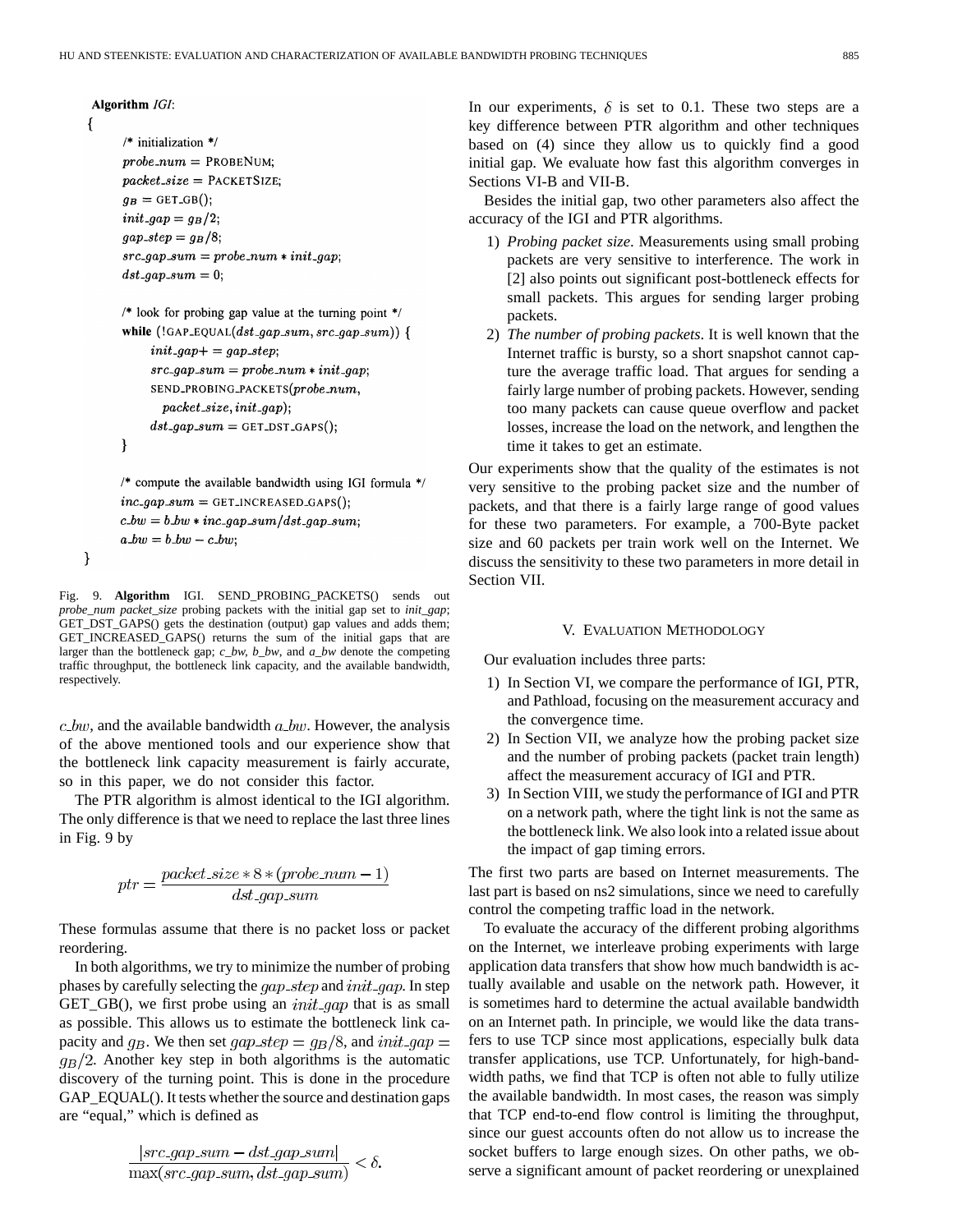

Fig. 10. Throughput of parallel TCP flows on the path ETH  $\rightarrow$  NWU.

packet losses, both of which can have a significant impact on TCP performance.

For the above reasons, we use a mixture of techniques to measure the "true" available bandwidth. When possible, we use a single TCP flow. When small window sizes prevent us from filling the pipe, we use a number of parallel TCP flows. The number of flows is selected on a per path basis. A typical example of how the end-to-end throughput increases with the number of flows is shown in Fig. 10. The throughput increases initially and then flattens out. Typically, 10 or at most 20 flows are sufficient to fill the available bandwidth pipe.

Note that this approach provides only a rough idea of the accuracy of the probing techniques. A first problem is that the probing and the data transfers cannot be run at the same time, so they see different traffic conditions, and we should expect slightly different results. Moreover, because of the bandwidth sharing characteristics of TCP, a single TCP flow and multiple parallel TCP flows are not equivalent. On the other hand, our approach does model the way applications will typically use probing tools, so our approach captures the accuracy that applications will perceive. Our experience with tools such as Remos [20] shows that applications in general only require rough estimates of path properties.

The implementation of the IGI and PTR algorithms needs accurate timestamp measurement. As a result, we would expect the best results with kernel support, such as libpcap [21]. However, for most of the end hosts we use for our experiments, we only have guest accounts, so all the Internet measurements are collected with a user-level implementation. The probing packets are user-defined protocol (UDP) packets, and timestamps are measured when the client or server applications sends or receives the UDP packets.

The Pathload implementation is taken from http://www.cis. udel.edu/~dovrolis/pathload\_1.0.2.tar.gz. Pathload returns a measurement interval that should contain the actual available bandwidth. In our analysis, we use the center of the interval returned by Pathload.

# VI. COMPARATIVE EVALUATION

In this section, we analyze the performance of IGI and PTR algorithms using experiments on the Internet. We also compare their performance with that of Pathload.

| ந              | Path                            | Capacity         | RTT (std dev)             |  |  |
|----------------|---------------------------------|------------------|---------------------------|--|--|
|                | $(sender \rightarrow receiver)$ | (Mbps)           | (ms)                      |  |  |
|                | $CORNELL \rightarrow MA$        | 1.5              | 27.59(2.82)               |  |  |
| $\overline{2}$ | $SLCl \rightarrow CMU2$         | 10               | 59.65(0.58)               |  |  |
|                | $NWU \rightarrow CMU1$          | 100              | 10.29(0.94)               |  |  |
| $\overline{4}$ | $CORNELL \rightarrow CMU1$      | 10               | $\overline{13.43}$ (0.15) |  |  |
| 3              | $ETH \rightarrow SWEDEN$        | Ï0               | 76.04(0.35)               |  |  |
| 6              | $SLC2 \rightarrow$ CMU1         | 100              | 83.21(0.41)               |  |  |
| 7              | $SLC2 \rightarrow NYU$          | 100              | 53.52(0.36)               |  |  |
| $\overline{8}$ | $ETH \rightarrow CMU1$          | 100              | 125.00(0.30)              |  |  |
| 9              | $ETH \rightarrow NL$            | 100              | 28.21(0.21)               |  |  |
| 10             | $SV \rightarrow NYU$            | 2.5              | 78.29(0.21)               |  |  |
| π              | $SLC1 \rightarrow FC$           | $\overline{4.5}$ | 43.39 (10.10)             |  |  |
| 17             | $STCO \times FC$                | 15               | 80.65.73.60               |  |  |

TABLE I INTERNET PATHS

#### *A. Network Paths*

 $\overline{13}$ 

 $=$ 

 $=$ 

 $=$ 

The data presented in this section is collected using a series of experiments where each experiment measures the available bandwidth using the following three methods:

100

 $265.54(0.41)$ 

 $NCTU \rightarrow CMU3$ 

- 1) IGI and PTR: we use both IGI and PTR algorithms to estimate the available bandwidth. The probing packet size is set to 700 Byte and the probing packet number is 60. We discuss why we choose these two values in Section VII.
- 2) *Pathload*: The resolution parameter is set to 2 Mb/s.
- 3) *Bulk data transfer*: We use one or more Iperf TCP flows to probe for the actual available bandwidth. The transmission time is 20 seconds, and the TCP window size at both ends is set to 128 kB, which is supported on all machines we have access to.

We separate the above three measurements by a 5 seconds sleep period to avoid interference between the measurements. We separate experiments by 10 minutes of idle time. The measurements run for anywhere from 6 to 40 hours.

We collect measurements for 13 Internet paths, as listed in Table I.3 For each path, the first site is the sender, and the second site is the receiver. The capacities in the third column denote the bottleneck link capacities, which we will also refer to as the *path capacity*. The path capacities are measured using bprobe [5], and the RTTs are measured using ping. The path capacities shown in the table are obtained by "rounding" the measured values to the nearest well-known physical link capacity.

## *B. Measurement Accuracy*

Fig. 11 shows the relative measurement error of IGI, PTR, and Pathload.4 We define the relative measurement error as

$$
relative\_error = \frac{|a\_bw_X - throughput_{\text{TCP}}|}{B_O}
$$

Here, a  $bw_X$  can be a  $bw_{\text{IGI}}$ , a  $bw_{\text{PTR}}$ , and a  $bw_{\text{Pathload}}$ , i.e., the available bandwidth estimates generated by the different

<sup>3</sup>CORNELL, CMU [1]–[3], NYU, ETH, and NCTU are machines in Cornell University, Carnegie Mellon University, New York University, ETH Zurich (Switzerland), and National Chiao Tung University (Taiwan), respectively. MA, SLC [1], [2], SV, FC, SWEDEN, and NL are machines on commercial networks, and they are located in Massachusetts, Silicon Valley, Foster City, Sweden, and The Netherlands, respectively.

<sup>&</sup>lt;sup>4</sup>The Pathload code does not apply to paths with available bandwidth below 1.5 Mb/s (it returns the interval [0, link capacity]), so we have no Pathload measurements for Path 1.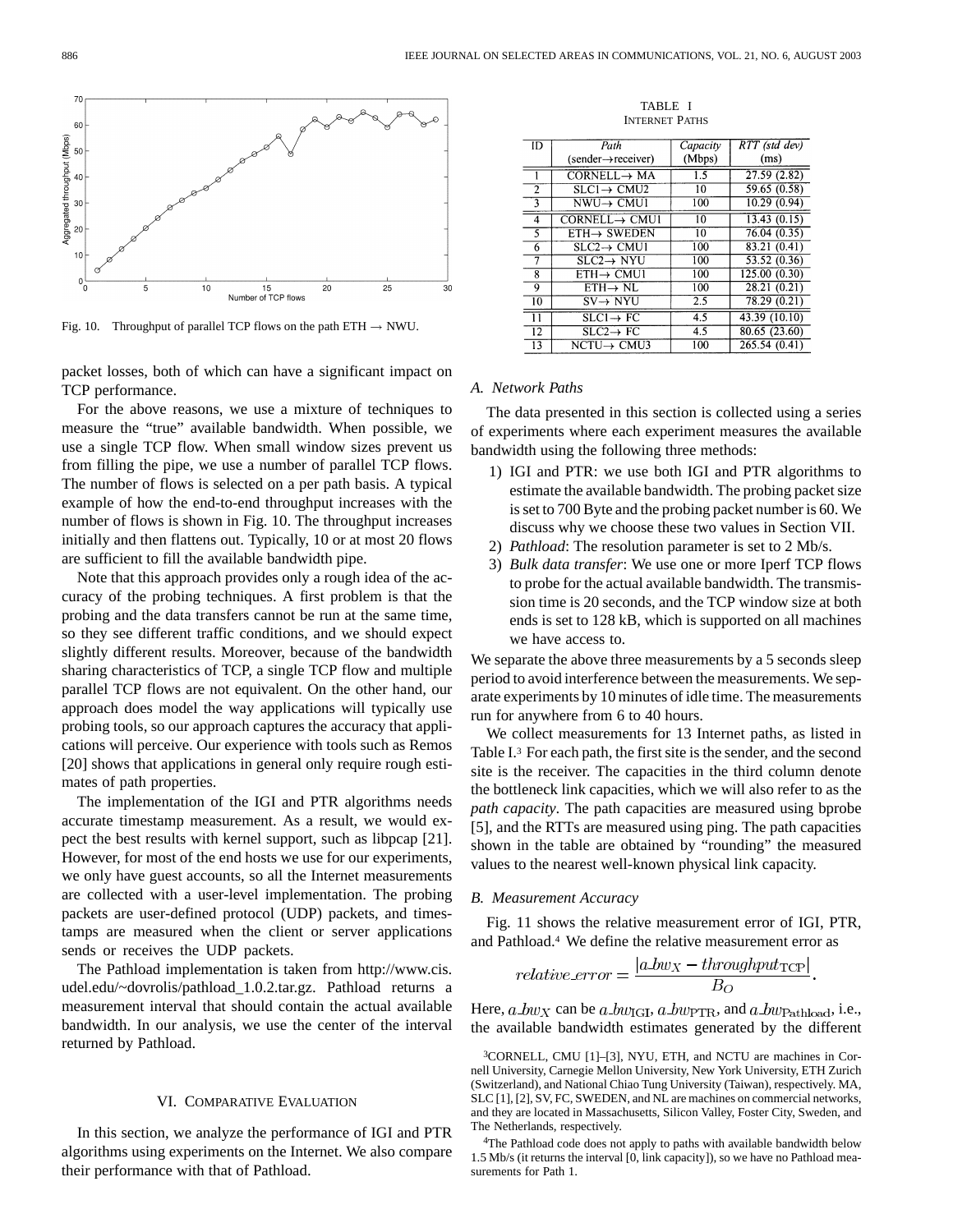

Fig. 11. Available bandwidth measurement error from IGI, PTR, and Pathload. Each bar shows the median value, and the line on each bar shows the 5% and 95% percentile values.

techniques;  $throughput_{\text{TCP}}$  is the bulk data transmission rate, and  $B<sub>O</sub>$  is the bottleneck link capacity. For paths 1–10, we observe that the measurement error is below 30%, and in most cases the error is less than 20%. That is, the estimates produced by the IGI/PTR and the Pathload algorithms match the TCP performance fairly well.

For paths 11–13, the relative measurement error is much higher. Without information from the service providers, it is hard to tell what causes the higher errors. Because all three methods have low accuracy, we hypothesize that TCP has difficulty using the available bandwidth due to bad path properties. For example, Table I shows that the RTT variances for paths 11 and 12 are large compared with those for the other paths. This may be caused by route flaps, which may negatively influence TCPs performance.

In Fig. 12, we show a more detailed comparison of the bandwidth estimates for six of the paths. We pick three "good" paths with different path properties (paths 1–3, see Table I) and all three of the bad paths (path 11–13).

For paths P1, P2, and P3, the graphs confirm that all three techniques provide good estimates of the available bandwidth, as measured by Iperf. Which technique is more accurate depends on the path. For example, IGI seems more accurate for P2 and Pathload for P3. One notable exception is the period from hour 22 to hour 28 for P1, where both IGI and PTR appear to underestimate the available bandwidth. For this path, the bottleneck link is a digital subscriber line (DSL), which is in general idle, as is shown by the high available bandwidth. During the 22–28 hour interval, the DSL is used. Since only one or a few TCP connections are active, they consume only part of the available bandwidth. The bulk data transfer, however, uses five parallel Iperf flows and appears to be grabbing bandwidth from the other flows. This illustrates that the "available bandwidth" is not necessarily well-defined and depends on how aggressive the sender is. Note that this is a somewhat atypical path: on most Internet paths, individual senders will not be able to affect the bandwidth sharing as easily.

For the three paths where the relative measurement error is high, we see the available bandwidth estimates produced by all three methods are much higher than the bandwidth measured using Iperf. As we already suggested above, this probably means that TCP, as used by Iperf, is not able to function well because of problems such as window size [22], loss rate, and variable RTT [23]. Note that the three bandwidth estimation techniques provide fairly similar results, except for path P13, where the Pathload estimates are extremely high.

For most paths, the IGI and PTR estimates are within 10% of each other. One exception is for path P2 [Fig. 12 (P2)], where the IGI estimates change over a wider range than those provided by the PTR method. We believe this is caused by traffic on links other than the bottleneck link. As we will discuss in Section VIII, the IGI method is more sensitive to competing traffic from nonbottleneck links than the PTR method.

## *C. Convergence Times*

So far our measurements have shown that the three algorithms have similar accuracy in terms of predicting available bandwidth. However, the IGI and PTR methods, which have the same measurement time, are much faster than Pathload, as is shown in Table II. In this table, we show the percentile values of the measurement times at 5%, 50% (median), and 95% for each path for both the IGI/PTR and the Pathload techniques. We see that the IGI and PTR methods typically take about 1–2 s while Pathload takes at least 12 s [9]. We also compute the ratio between Pathload and IGI/PTR for each round of measurements; the median values are listed in the last column of the table. The geometric mean [24] of all ratios shows that the IGI/PTR method is on average more than 20 times faster than Pathload for the 13 paths used in this study.

The long measurement time for Pathload is due to its convergence algorithm. Pathload monitors changes in the one-way delay of the probing packets in order to determine the relationship between probing speed and available bandwidth. This can be difficult if probing packets experience different levels of congestion. This can slow down the convergence process and can result in long probing times as shown in Table II. In contrast, the convergence of IGI/PTR is determined directly by the packet train dispersion at the source and destination. Moreover, the IGI and PTR algorithms use the bottleneck link capacity, which is estimated using the same probing procedure, to adjust *init\_gap* and *gap\_step* so as to optimize convergence.

# VII. IGI AND PTR ALGORITHM PROPERTIES

The IGI and PTR algorithms select the appropriate initial gap for the probing trains by searching for the turning point, as described in Section IV. In this section, we use Internet experiments to study the impact of the other two packet train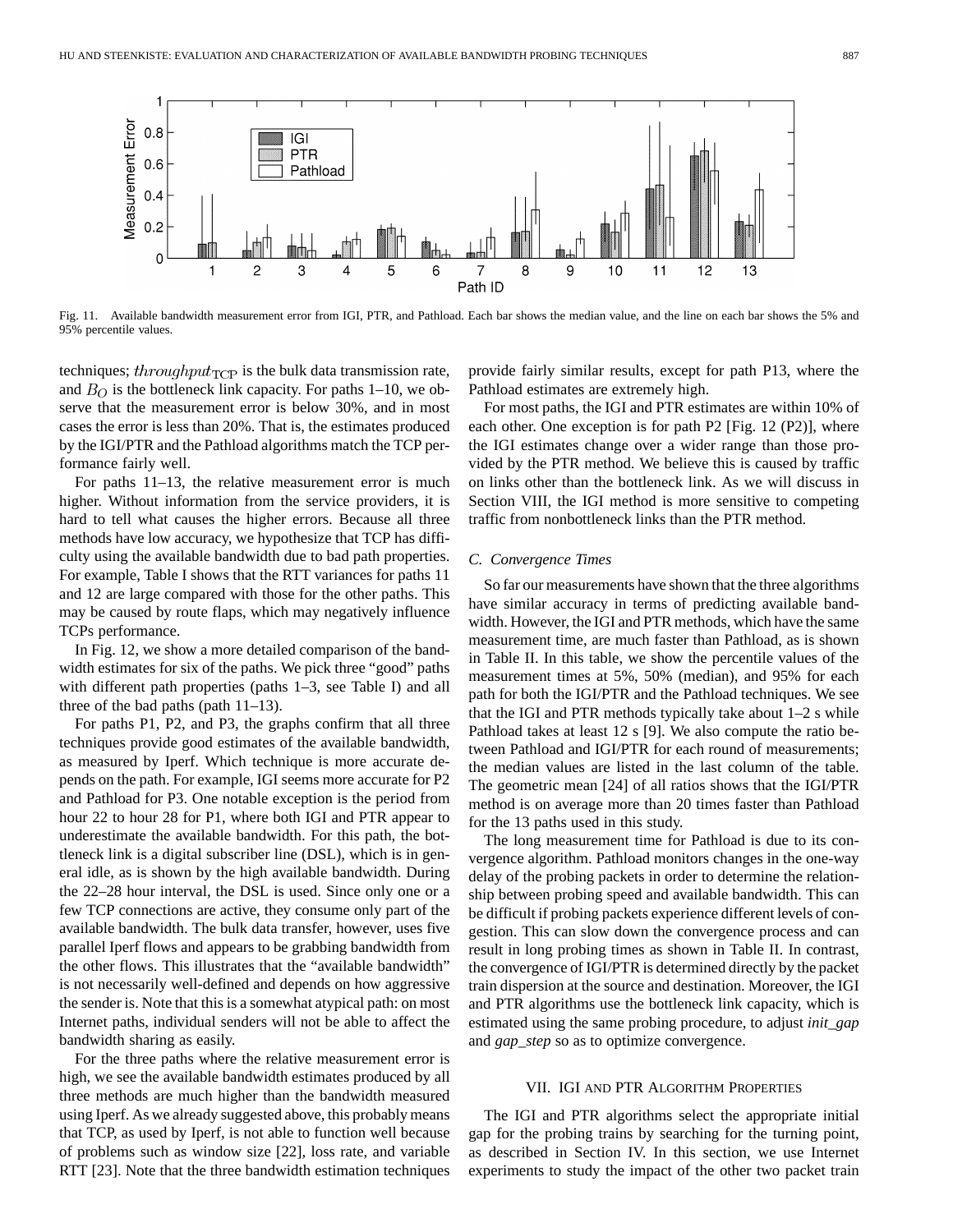

Fig. 12. Available bandwidth measurements and the corresponding TCP performance. The number in the brackets of Iperf is the number of Iperf TCP flows used.  $\overline{X}$  axis is the clock time value, a number larger than 24 is the time next day.

 $\frac{Pathload}{IGI/PTR})$ 

median 13.22

20.86

99.78

23.48 19.75

70.08

45.94

27.80

65.81

16.50

23.45

9.20

11.24

26.39

TABLE II MEASUREMENT TIME

Pathload (s)

 $(5\% , median, 95\%)$ 

 $(14.98, 30.56, 31.03)$ 

 $(13.67, 15.37, 31.81)$ 

 $(7.55, 13.17, 14.91)$ 

 $(11.78, 12.26, 12.76)$ 

 $(15.58, 15.86, 16.55)$ 

 $(49.07, 56.18, 62.24)$ 

 $(14.01, 22.40, 28.51)$ 

 $(27.57, 31.51, 47.62)$ 

 $(15.35, 16.14, 27.66)$ 

 $(20.95, 21.04, 21.77)$ 

 $(19.97, 25.78, 38.52)$ 

 $(19.24, 21.54, 42.00)$ 

 $(12.24, 12.76, 47.22)$ 

 $IGI/PTR(s)$ 

 $(5\%, \text{ median}, 95\%)$ 

 $(1.60, 2.05, 6.27)$ 

 $(0.58, 0.73, 1.56)$ 

 $(0.11, 0.11, 0.18)$ 

 $(0.49, 0.52, 0.52)$ 

 $(0.78, 0.80, 0.83)$ 

 $(0.62, 0.80, 1.20)$ 

 $(0.51, 0.51, 0.67)$ 

 $(1.01, 1.02, 1.27)$ 

 $(0.24, 0.30, 0.30)$ 

 $(1.27, 1.27, 1.50)$ 

 $(1.03, 1.10, 2.03)$ 

 $(2.17, 2.32, 3.60)$ 

 $(1.10, 1.11, 1.13)$ 

Geometric Mean

Path ID

ī

 $\sqrt{2}$ 

 $\overline{\mathbf{3}}$ 

 $\overline{\mathbf{4}}$ 

5

6

 $\boldsymbol{7}$ 

 $\,8\,$ 

9

 $10$ 

 $11$ 

 $12$ 

13

| parameters—the probing packet size and the number of probing |  |
|--------------------------------------------------------------|--|
| packets (packet train length).                               |  |

|  | A. Probing Packet Size |  |  |
|--|------------------------|--|--|
|--|------------------------|--|--|

To study the impact of the probing packet size on the measurement accuracy of the IGI and PTR algorithms, we conduct experiments on two Internet paths, using probing packet sizes ranging from 100 to 1400 Byte. We repeat each individual measurement 20 times. The entire experiment takes about 1 h. On the assumption that Internet path properties do not change much on the scale of hours [25], we would expect all measurements to have very similar result.

The first Internet path we use is from NWU to CMU. It has a path capacity of 100 Mb/s. The measurement results are shown in Fig. 13(a) and (c) shows how the available bandwidth measurements change with the probing packet size. The available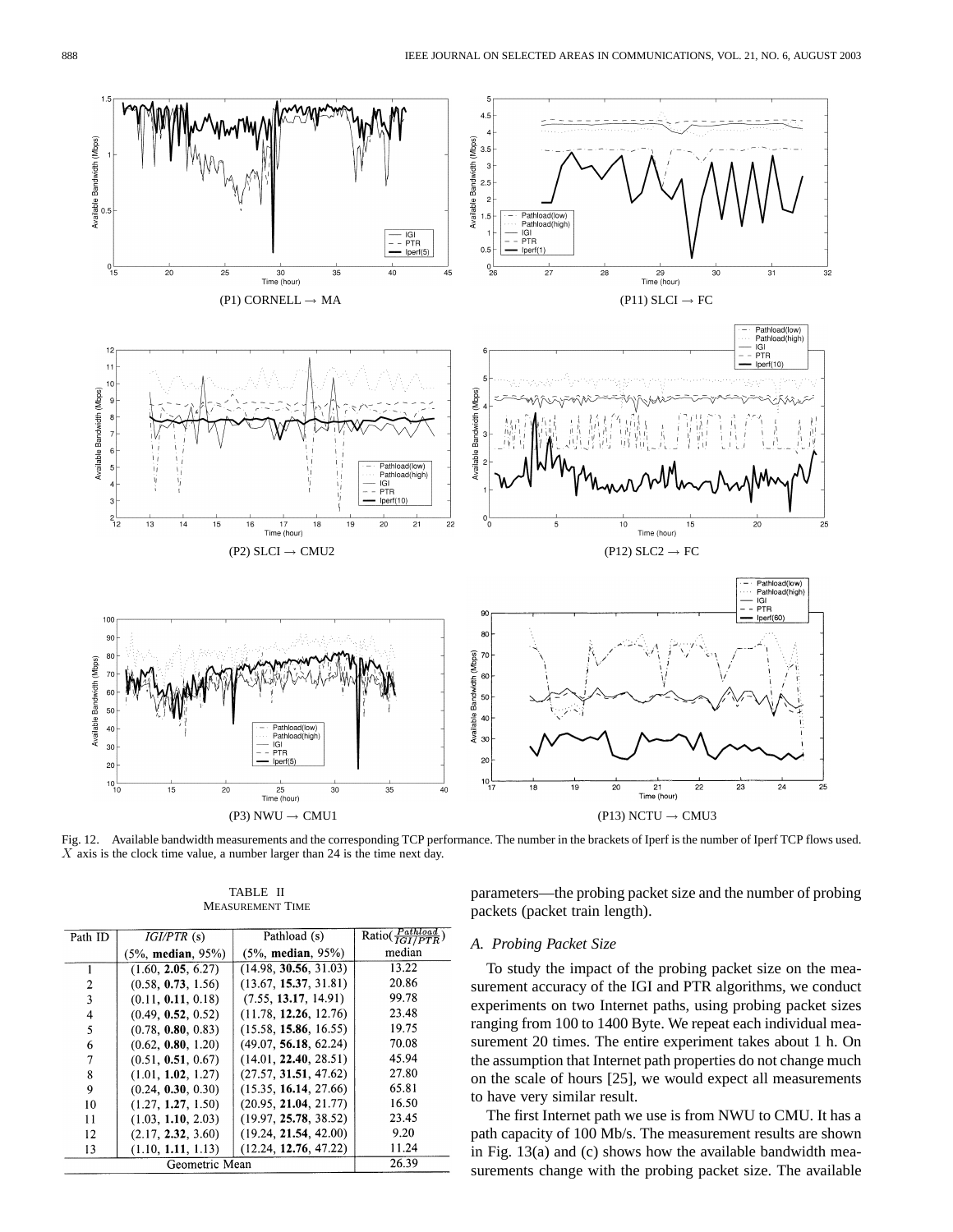

Fig. 13. IGI and PTR measurements with different probing packet sizes on two Internet paths. Graphs (a) and (b) show the final available bandwidth estimates. Graphs (c) and (d) show the gap convergence for individual measurements. The  $x$  axis is the initial source gap, and the  $y$  axis is the gap difference, i.e., the destination (output) gap value minus the source (input) gap value. The points marked with circles are the turning points where the final estimates are computed.

bandwidth measured using a TCP bulk data transfer (based on the method discussed in Section VI) is 64 Mb/s. The packet sizes that result in the closest estimates are 500 and 700 Byte. For smaller packet sizes, both methods underestimate the available bandwidth by a significant margin. For larger probing packet sizes, the two methods overestimate the available bandwidth by a much smaller amount.

There are at least two reasons why small probing packet sizes can result in high errors in the available bandwidth estimation. First, as illustrated in Fig. 13(c), at the turning point the gap value is proportional to the packet size. This means that with small packet sizes, we will have small gaps, especially if the available bandwidth is high, as is the case for the NWU to CMU path. The resulting probing train is more sensitive to the burstiness of the competing traffic. The graph for 100 Byte probing packets in Fig. 13(c) confirms this: the gap difference does not converge as nicely as it does with larger probing packets. The second reason is that the small gap values that occur with small probing packets are harder to measure accurately, so measurement errors can affect the result significantly. Gap values on the order of 10  $\mu$ s are hard to generate and measure accurately, especially for user-level applications.

It is less clear why with larger probing packets, the available bandwidth estimates further increase and in fact exceed the measured bulk throughput. We conjecture that this is a result of the aggressiveness of the probing packet train flow. Probing flows with larger packets are more aggressive than probing flows with smaller packets, so they "observe" a higher available bandwidth. The packet size distribution on Internet has clusters around 40, 500, and 1500 Byte [26], so a flow with only 1200 or 1500 Byte packets, for example, is more aggressive than average. A TCP bulk data transfer is likely to use mostly maximum-sized packets (1500 B in this case), but its dynamic congestion control behavior reduces how much bandwidth it can use.

The second experiment is on the path from CORNELL to CMU. The results are summarized in Fig. 13(b) and (d). The link capacity of the bottleneck link is only 10 Mb/s, as opposed to 100 Mb/s for the NWU to CMU path. As a result, the available bandwidth is significantly lower. The results confirm the main results of the measurements for the NWU to CMU path. First, the available bandwidth estimates increase with the packet size. Second, since the available bandwidth is much lower, we are seeing fairly smooth convergence of the gap difference, even for small probing packet sizes [Fig. 13(d)]. Finally, even though we observe nice convergence, the burstiness of the competing traffic does affect the probes with small packets more than the probes with larger packets. For the IGI algorithm, the results with 100 Byte probing packet are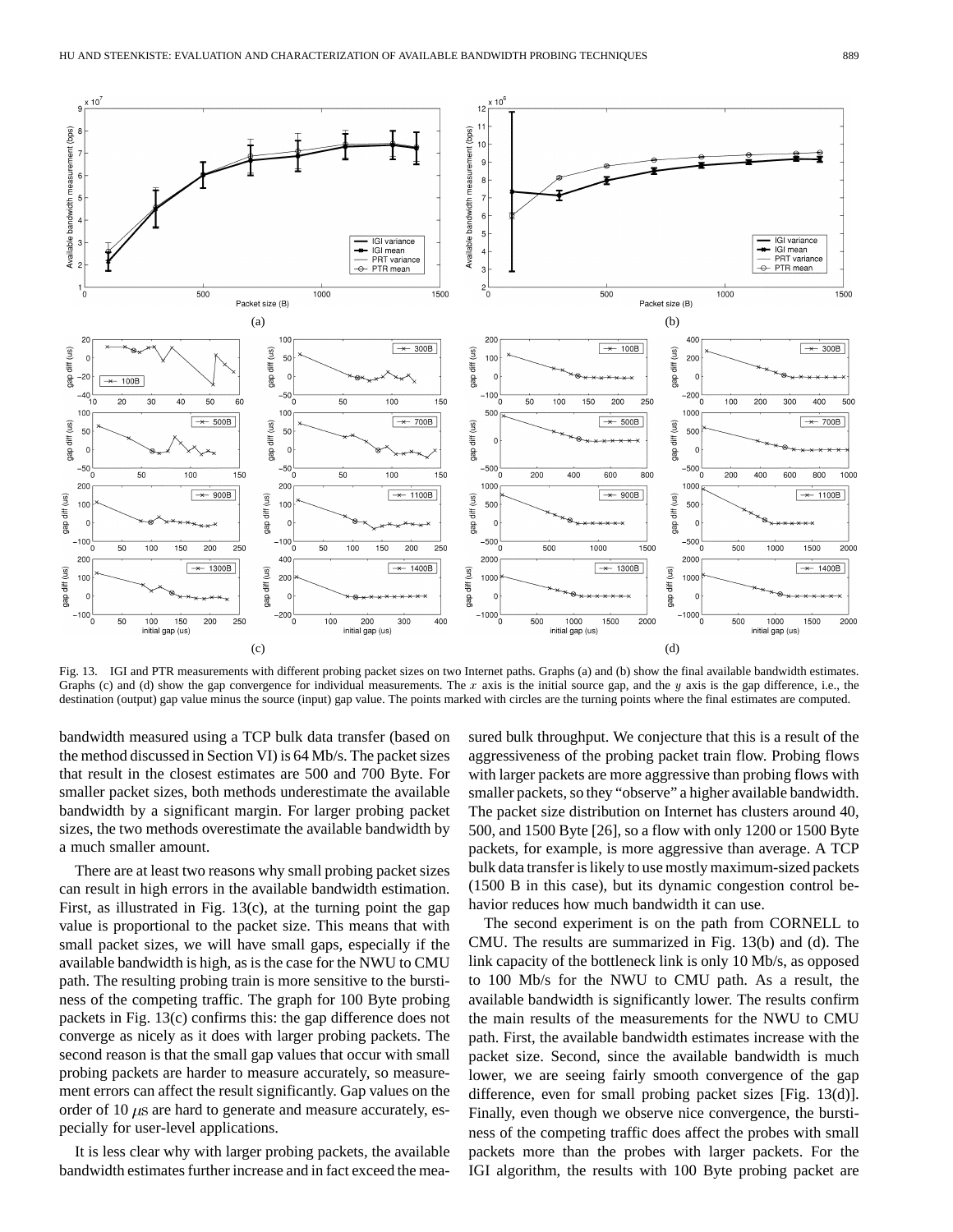![](_page_11_Figure_1.jpeg)

Fig. 14. Performance with packet trains of different lengths.

suspicious and have a large variance. Because the IGI algorithm uses the changes in individual gap values instead of the average packet train rate (as used by PTR), it is more sensitive to small changes in gap values, for example as a result of bursty traffic or traffic on nonbottleneck links. We discuss this point in more detail in Section VIII.

Our conclusion is that in general, average-sized probing packets of about 500 to 700 Byte are likely to yield the most representative available bandwidth estimate. Smaller packet sizes may underestimate the available rate and may be more sensitive to measurement errors, while larger probing packet sizes can overpredict the available bandwidth.

# *B. Packet Train Length and Number of Probing Phases*

The packet train length has a large impact on the cost of the PTR and IGI algorithms, since it affects both the number of packets that are sent (i.e., the load placed on the network) and the probing time (i.e., the latency associated with the probing operation). Another important parameter, the number of phases needed to converge on the best initial gap value (the turning point), is tied very closely to the packet train length. Intuitively, shorter packet trains provide less accurate information, so more phases may be needed to converge on the turning point. For this reason, we will study the packet train length and the number of phases in the IGI/PTR algorithm together.

In Section IV, we mentioned that trains of 60 packets work well. In this section, we experimentally evaluate how much we can reduce this number without a significant loss in accuracy. We conduct experiments over the same two Internet paths as in the previous section, i.e., NWU to CMU and CORNELL to CMU. For each path, we use packet trains of different lengths to estimate the available bandwidth. The measurements take about two hours. Since the available bandwidth over the Internet is fairly stable [25], we do not expect the available bandwidth to change significantly during the 2-h period. The measurements with different train lengths are also interleaved to further reduce any possible bias toward a specific train length.

Fig. 14 shows the cumulative distribution function (CDF) of the estimated available bandwidth using IGI (top), and the number of probing phases needed to converge on the turning point (bottom). The distributions for the PTR measurement are similar and are not included here. Each graph has five curves, corresponding to five different packet train lengths: 8, 16, 24, 32, and 64. First, we observe that shorter packet trains need more phases to converge, which we had already conjectured earlier. The measurements also show, again not surprisingly, that shorter packet trains result in a wider range of available bandwidth estimates, as shown by a CDF that is more spread out. The reason is that the competing traffic (and, thus, the available bandwidth) is bursty, and since a shorter packet train corresponds to a shorter sampling interval, we are seeing a wider range of estimates. Note, however, that as the packet train length increases, the impact of the packet train length on the distribution of the bandwidth estimates becomes smaller, i.e., the estimates converge on a specific value.

It is interesting to compare the results for the two paths. For the NWU to CMU path, changing the packet train length has a fairly significant impact on the distributions for both the available bandwidth and the phase count. In other words, increasing the packet train length helps in providing a more predictable available bandwidth estimate. Using longer trains is also "rewarded" with a reduction in the the number of probing phases. In contrast, for the CORNELL to CMU path the CDF functions for both the available bandwidth and phase count are fairly similar for train lengths of 16 packets or more. The reason is that the competing traffic on this path is not as bursty as that on the NWU to CMU path.

The difference between the two paths raises the question of what packet train length we should use for available bandwidth estimation. Clearly, the most appropriate train length depends on the path. For the NWU to CMU path, we probably would want to use a fairly large value (32 or 64 packets), while for the CORNELL to CMU path, a train length of 16 packets is sufficient. Since the difference between the paths appears to be caused by the burstiness of the traffic, we decide to use the changes in the packet gaps to characterize the burstiness of the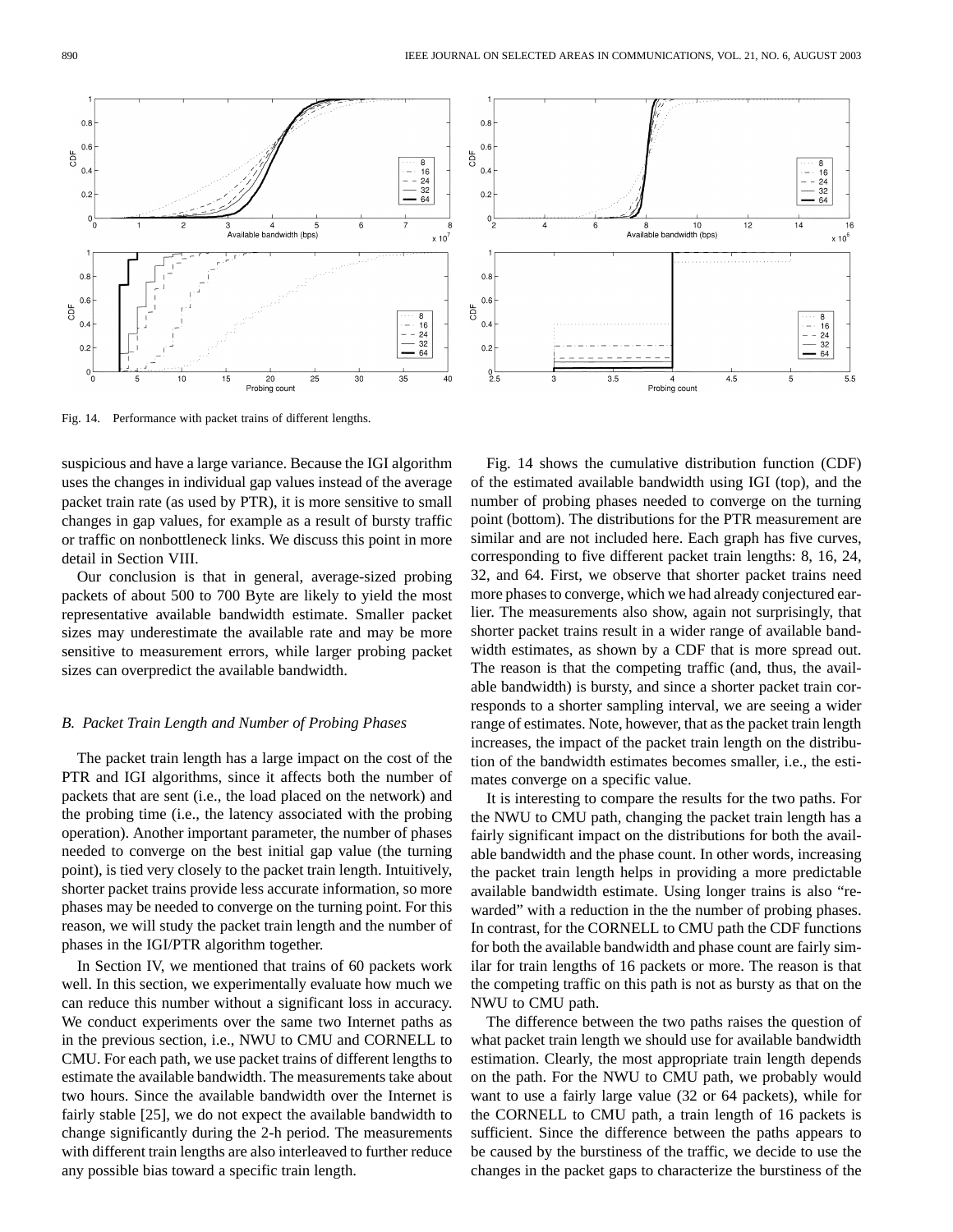![](_page_12_Figure_1.jpeg)

Fig. 15. Relative burstiness measurements based on the gap values of a probing train. Each bar shows the median value and the lines on each bar show the 5 and 95% values.

competing traffic. Specifically, we define the *relative burstiness* as

relative-burstiness = 
$$
\frac{\frac{1}{N-1} \sum_{i=2}^{N} |g_i - g_{i-1}|}{\frac{1}{N} \sum_{i=1}^{N} g_i}
$$

where  $g_i (1 \le i \le N)$  are the N gap measurements of a probing train.

Fig. 15 shows the relative burstiness of the IGI measurements at the turning point for the two paths and for the different packet train lengths. We record the detailed gap values at the turning point for 65 measurements (around 20% of the measurements collected). The relative burstiness for the path from NWU to CMU is significantly higher than that for the path from COR-NELL to CMU. Interesting enough, the results for eight-packet probing trains do not follow this trend. We suspect that eight packets is simply not long enough to get a reliable measurement (note the wide spread).

These results suggest that we can reduce the cost of probing by dynamically adjusting the length of the packet train. For example, we could use a packet train of 32 packets for the first few phases and use the burstiness results of those phases to adjust the length of later packet trains. We decide not to do this because, as the results in Table II show, the IGI/PTR algorithm is already quite fast. The distribution of the probing phase counts shows that 80% of the measurements only need 4–6 phases to converge to the turning point, so the corresponding probing time is around 4–6 RTTs. Dynamically adjusting the packet train length is, thus, not likely to have a large impact on the probing time. Of course, we could make the burstiness information available to users so they can know how variable the available bandwidth is likely to be for short data transfers.

# VIII. MULTIHOP EFFECTS

The IGI and PTR algorithms are based on the gap model presented in Section III. It is derived for a simple single-hop network, or more generally, for a network in which the bottleneck link is the tight link and the effect of all other links can be ignored. In this section, we use simulations to study more general multihop networks. Specifically, we address two questions. First, how should we interpret the model if the tight link is not

![](_page_12_Figure_10.jpeg)

Fig. 16. Simulation configuration. Ps and Pd are used for probing. C1s, C1d, C2s, C2d, C3s, and C3d are used for the competing traffic generation.

![](_page_12_Figure_12.jpeg)

Fig. 17. Pretight link effect. Here,  $B_O$  is the bottleneck link capacity, and  $B_t$ is the tight link capacity.

the bottleneck link, and what are the implications for the IGI and PTR method? Second, how does the competing traffic on links other than the tight link affect the accuracy of the algorithms?

# *A. Tight Link Is Not the Bottleneck Link*

When the tight link and the bottleneck link are different, the gap model shows that the IGI algorithm should use the  $B<sub>O</sub>$  and  $g_B$  values for the tight link when estimating the available bandwidth. Unfortunately, tools such as bprobe only estimate the capacity of the bottleneck link. This will have an impact on the accuracy of the method. Note that PTR does not use the  $B<sub>O</sub>$  and  $y_B$  values explicitly, so it will not be affected by this tight link issue.

In the remainder of this section, we will use ns2 [27] simulation to evaluate the accuracy of both algorithms in this scenario. While simulation has the drawback that it leaves out many real-world effects, it has the advantage that we can study topologies that are difficult or impossible to build.

We use the simulation topology shown in Fig. 16, using 20, 10, and 20 Mb/s for the link capacities X, Y, and Z, respectively. By changing the competing loads C1, C2, and C3 we can change the tight link of the path and also change the level of traffic on links other than the tight link. The probing packet size used in the simulation is 700 Byte and the probing packet train length is 60. The competing traffic consists of CBR UDP traffic. Note that by picking link capacities that are fairly close, the available bandwidths on different links are likely to be close as well, which is a challenging case.

In the first set of simulations, we set C2 to 3 Mb/s and change C1 from 0 to 19 Mb/s. When C1 is in the range  $0-13$  Mb/s, the bottleneck link  $\langle R2, R3 \rangle$  is also the tight link, but when C1 falls in 13–19 Mb/s, the tight link is  $\langle R1, R2 \rangle$ . Fig. 17 presents the simulation results. We see that when the bottleneck link is equal to the tight link ( $0 \le C1 \le 13$  Mb/s), the IGI method accurately predicts the available bandwidth, as expected. When  $\langle R1, R2 \rangle$  is the tight link, we show the IGI estimates based on the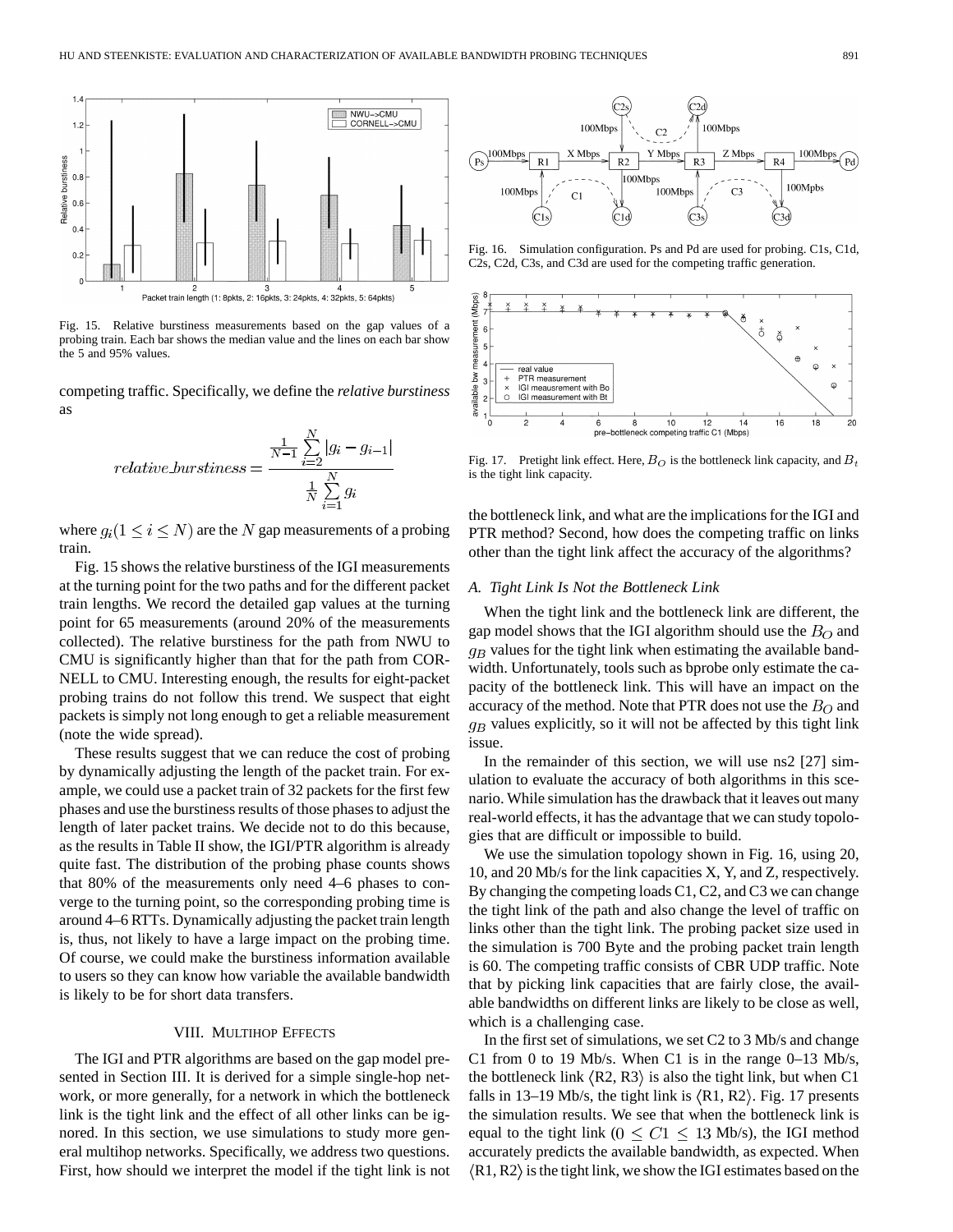![](_page_13_Figure_1.jpeg)

Fig. 18. Posttight link effect. Here,  $B_O$  is the bottleneck link capacity, and  $B_t$ is the tight link capacity.

 $B_O$  and  $g_B$  values for both the tight ("o" points) and bottleneck links ("x" points). We see that the results using the tight link values are much closer. The error is the result of interference from competing traffic on the "nontight" link, as we discuss in more detail in the next subsection.

Next, we run a similar set of simulations, but we now keep C2 fixed to 3 Mb/s and change the competing traffic C3 from 0 to 19 Mb/s. The tight link switches from  $\langle R2, R3 \rangle$  to  $\langle R3, R4 \rangle$ when C3 goes above 13 Mb/s. Fig. 18 shows that the results are similar to those in Fig. 17: when the tight link is not the bottleneck link ( $13 \leq C3 \leq 19$  Mb/s), using the  $B_O$  and  $g_B$ values for the tight link gives a more accurate prediction for the available bandwidth on the path. However, the results when  $0 < C<sub>3</sub> < 13$  Mb/s are less clear than for the pretight link case in Fig. 17, we will explain it in the next section.

In Figs. 17 and 18, we also plot the corresponding PTR values. The PTR estimates are almost identical to the IGI estimates that use the  $B_O$  and  $g_B$  values for the tight link. The reason is that the PTR formula does not explicitly use any information about the tight link capacity.

The fact that the IGI algorithm uses the capacity of the tight link explicitly is a problem because we only have techniques for identifying the link capacity of the bottleneck link, not the tight link. In practice, this is not likely to be a problem: we expect that on many paths, the access link from the client network to the ISP will be both the bottleneck and the tight link. Our Internet measurements in Section VI confirm this.

# *B. Interference From Traffic on "Nontight" Links*

In a multihop network, each link will potentially affect the gap value of a packet pair or packet train, so we have to effectively concatenate multiple instances of the single-hop gap model. Such a multihop gap model is hard to interpret. However, it is fairly easy to see that it is the link with the lowest unused bandwidth (i.e., the tight link) that will have the largest impact on the gap at the destination. The intuition is as follows. On links that have a lot of unused bandwidth, the packets of the probing flow are likely to encounter an empty queue, i.e., these links will have a limited impact on the gap value. Of course, these links may still have some effect on the gap values, as we analyze in this section using the simulation results from the previous section.

The results in Fig. 17 for  $0 \le C1 \le 13$  Mb/s show that both IGI and PTR are very accurate, even when there is significant competing traffic on a link preceding the tight link. Interesting enough, the second set of simulations show a different result.

![](_page_13_Figure_10.jpeg)

Fig. 19. Combined pretight and posttight link effects with 20 Mb/s pretight and posttight link capacities.

The results in Fig. 18 for  $0 \leq C_3 \leq 13$  Mb/s correspond to the case that there is significant competing traffic on a link following the tight link. We observe that while PTR is still accurate, the IGI accuracy suffers.

The different impact on IGI of competing traffic in links upstream and downstream of tight link can be explained as follows. Changes in gap values before the tight link will be *reshaped* by the router which the tight link connects with, and the competing traffic on the tight link ends up having the dominating impact. In contrast, any changes in gap values that are caused by traffic on links following the tight link will directly affect the available bandwidth estimates, so they have a larger impact. Since IGI is based on more fine-grain information than PTR, it is more sensitive to this effect.

In Fig. 19, we show the available bandwidth, as estimated by IGI, when there is significant competing traffic on both the links before and after the tight link. The actual available bandwidth is 7 Mb/s for all data points. It is determined by link  $(R2,$  $R3$ , which has 10 Mb/s capacity and 3 Mb/s competing traffic (C2). The results confirm the above observation. Even significant competing traffic before the tight link has almost no impact on the accuracy: the curve is basically flat along the  $C1$  axis. Competing traffic after the tight link does, however, have an effect and, not surprisingly, its impact increases with the level of competing traffic.

Note that the above simulations results are designed to highlight a particularly challenging case. In practice, it is not common to have links with capacities and/or available bandwidths that are this similar. In such cases, the effect of competing traffic on other links is very minimal. For example, we run a set of simulations similar to those described above, but with the  $\langle R1, R2 \rangle$  and  $\langle R3, R4 \rangle$  set to 100 Mb/s instead of 20 Mb/s. The capacity of  $\langle R2, R3 \rangle$  and it competing traffic throughput (C2) keep to be 10 and 3 Mb/s, respectively, i.e., the available bandwidth is still 7 Mb/s. The results are shown in Fig. 20. We see that the IGI method gives accurate results—the mean value for the data points in this figure is 7.24 Mb/s, and the standard deviation is 0.10 Mb/s. The fact that IGI and PTR typically produce very similar estimates in our Internet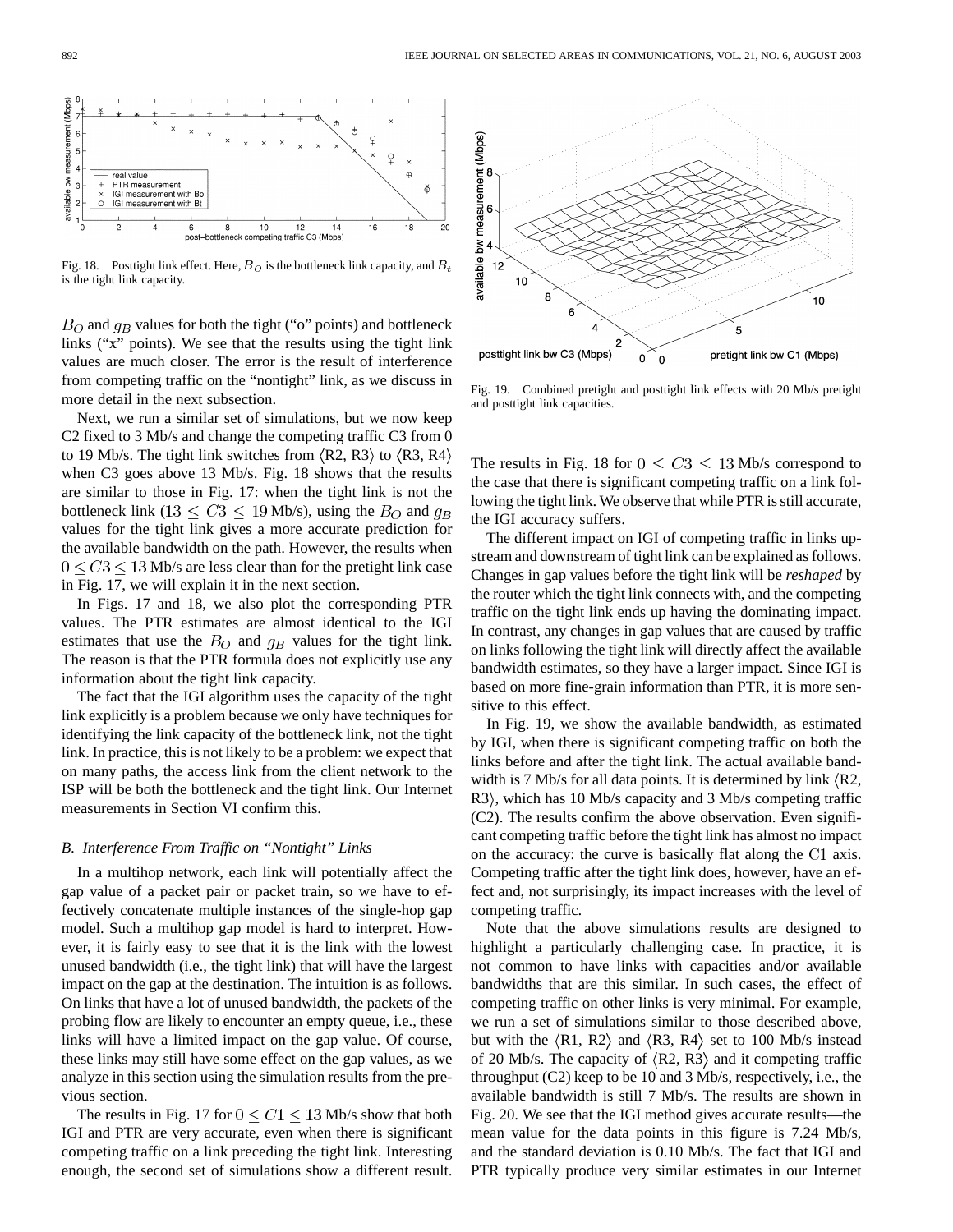![](_page_14_Figure_1.jpeg)

Fig. 20. Combined pretight and posttight link effects with 100 Mb/s pretight and posttight link capacities.

![](_page_14_Figure_3.jpeg)

Fig. 21. Impact of initial gap error.

experiments shows that the results in Fig. 20 are much more typical than the worst case results in Figs. 17 and 18.

### *C. Timing Errors*

Another factor that can reduce the accuracy of the IGI and PTR algorithms is the measurement errors in the gap values. There are two types of gap measurement errors: the errors in the initial gap value generated by the source host and the measurement errors in the final gap value measured on the destination host.

To illustrate the effect of source gap generation error, we use the topology shown in Fig. 16, with X, Y, and Z set to 20, 10, and 20 Mb/s, respectively. The flow C2 is the only competing flow and we change its throughput in the range of 0–9 Mb/s. For each experiment, the initial gap  $(q_I)$  is incremented by a random value  $\epsilon$  that is uniformly distributed in  $(-\beta, \beta)$ , i.e.,

$$
g = \max(0, g_I + \epsilon), -\beta < \epsilon < \beta.
$$

We run simulations for  $\beta$  ranging from 0–2 ms, and for each  $\beta$  value, we collect results when C2 changes between 0 and 9 Mb/s. Fig. 21 shows the average absolute error in the IGI estimate as a function of  $\beta$ . We see that the error is small. Note the turning gap value for this simulation is 0.3–1.7 ms, so the errors inflicted on the initial gap are quite large. We believe that the reason for the high-error tolerance is the same as the reason for the low sensitivity of IGI to the pretight link traffic. Specifically, the tight link ends up reshaping the gaps according to the competing traffic, thus, in effect hiding the initial gap errors.

Clearly, measurement errors on the destination side will have a more significant impact since they will directly change the gap values that are used in the IGI and PTR formulas.

## IX. CONCLUSION

In this paper, we present a simple gap model that captures how competing traffic on a network link affects the gap value of packet pairs and packet trains. The gap model helps us identify under what conditions packet pairs probing yields useful information about the available bandwidth along a path. It also shows that the key to get useful measurements is to control the initial gap of the packet train. The most accurate results are obtained when the average output gap at the destination equals the average initial gap at the source.

We design two techniques for estimating available bandwidth based on the gap model. The IGI algorithm uses the information about changes in gap values of a packet train to estimate the competing bandwidth on the tight link of the path. The PTR method uses the average rate of the packet train as an estimate of the available bandwidth.

We compare the estimates of the IGI and PTR algorithms with Pathload estimates and measured TCP throughput on the Internet. The results show that all three methods (IGI, PTR, and Pathload) have a similar measurement error: in most cases the error is less than 30%. IGI and PTR typically finish in under 2 s while Pathload takes a lot longer. An analysis of the algorithm properties provides suggestions on how to choose the probing packet size and the probing packet train length in order to achieve the best measurement accuracy with the least overhead.

In the last part of this paper, we use simulations to study the dynamics of the methods in networks with significant traffic on multiple links along the path. We show that the IGI method loses accuracy if the tight link is not the bottleneck link, or if there is significant competing traffic on links following the tight link. Competing traffic before the tight link has, however, little impact on the accuracy. Since the PTR method does not make use of the detailed changes in the gap values in the probing packet train, it is much less sensitive to the presence of traffic on links other than the tight link. These results suggest that the PTR method is the preferred method for estimating available bandwidth.

# ACKNOWLEDGMENT

The authors would like to thank D. Andersen, Y.-H. Chu, P. Dinda, and R. Karrer for allowing us to use their resources in our Internet experiments. They would also like to thank M. Agrawal, R. Balan, Y.-H. Chu, J. Gao, A.-C. Huang, J. Lopez, and S. Rao for their useful comments.

#### **REFERENCES**

- [1] K. Lai and M. Baker, "Nettimer: A tool for measuring bottleneck link bandwidth," in *Proc. USENIX Symp. Internet Technologies and Systems*, Mar. 2001, pp. 123–134.
- [2] C. Dovrolis, P. Ramanathan, and D. Moore, "What do packet dispersion techniques measure?," in *Proc. Conf. Computer Communication*, Apr. 2001, pp. 905–914.
- [3] A. B. Downey. Clink: A tool for estimating internet llink characteristics. [Online]. Available: http://rocky.wellesley.edu/downey/clink/